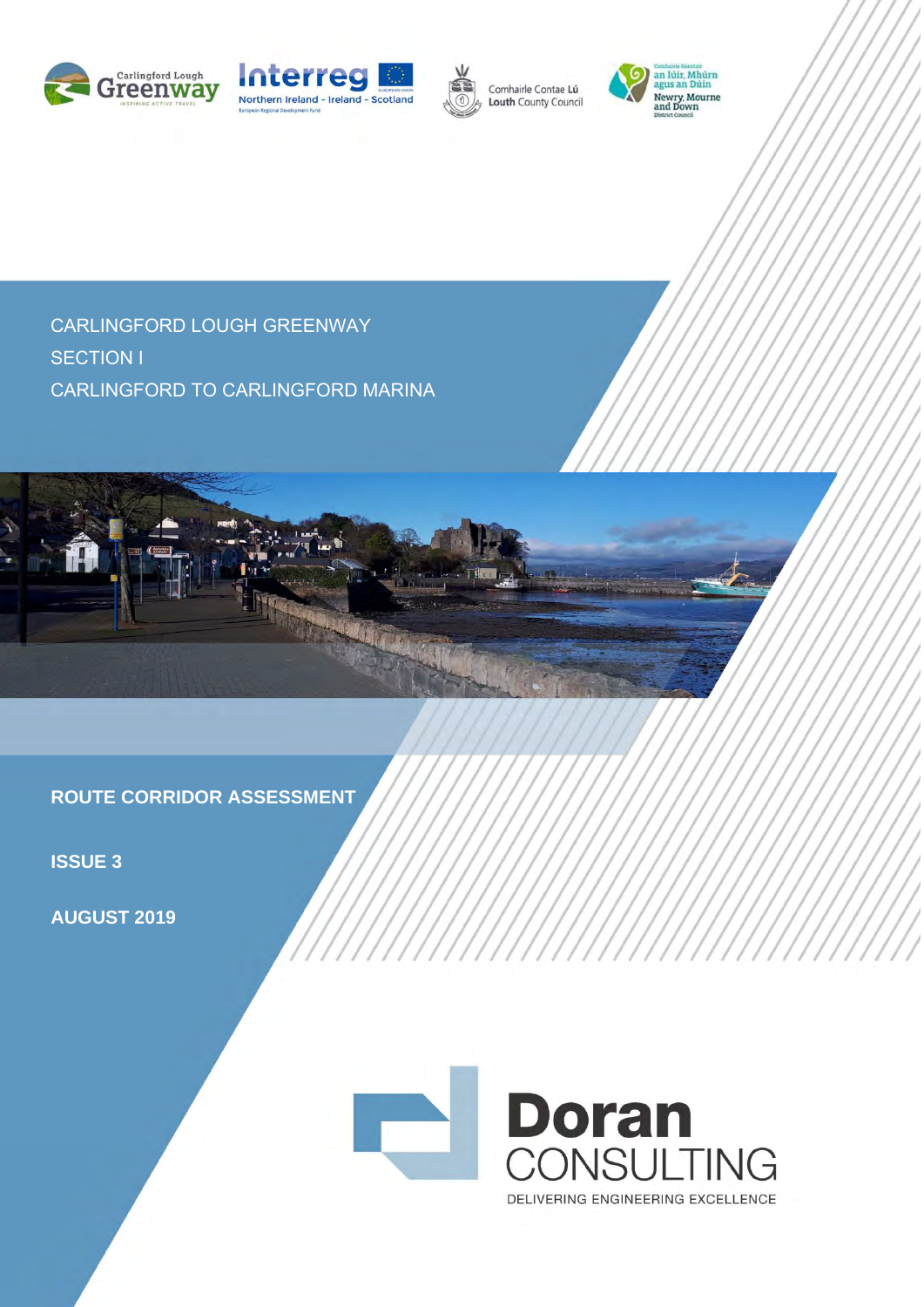

### CONSULTING ENGINEERS

Civil Engineering Structural Engineering Traffic & Transportation Project Management CDM Services

# CARLINGFORD LOUGH GREENWAY SECTION I CARLINGFORD TO CARLINGFORD MARINA

ROUTE CORRIDOR ASSESSMENT REPORT

ISSUE 3

AUGUST 2019

| 181146 | <b>NB</b> | <b>MJM</b> | <b>CML</b> | 3             | <b>LCC</b> | *E        | 19/08/2019 |
|--------|-----------|------------|------------|---------------|------------|-----------|------------|
| 181146 | <b>NB</b> | <b>MJM</b> | <b>CML</b> | 2             | <b>LCC</b> | *E        | 05/08/2019 |
| 181146 | ENJ       | <b>MJM</b> | <b>CML</b> | <b>DRAFT</b>  | <b>LCC</b> | *E        | 01/05/2019 |
|        | Prepared  | Checked    | Approved   |               |            | No.<br>of |            |
| Job No | by        | bγ         | .by        | <b>Status</b> | Issued to  | copies    | Date       |





NI Reg No. NI055181

Doran Consulting Limited Registered Office Norwood House 96 - 102 Great Victoria Street Belfast BT2 7BE

T 028 9033 3443

F 028 9023 5501

E mail@doran.co.uk W www.doran.co.uk-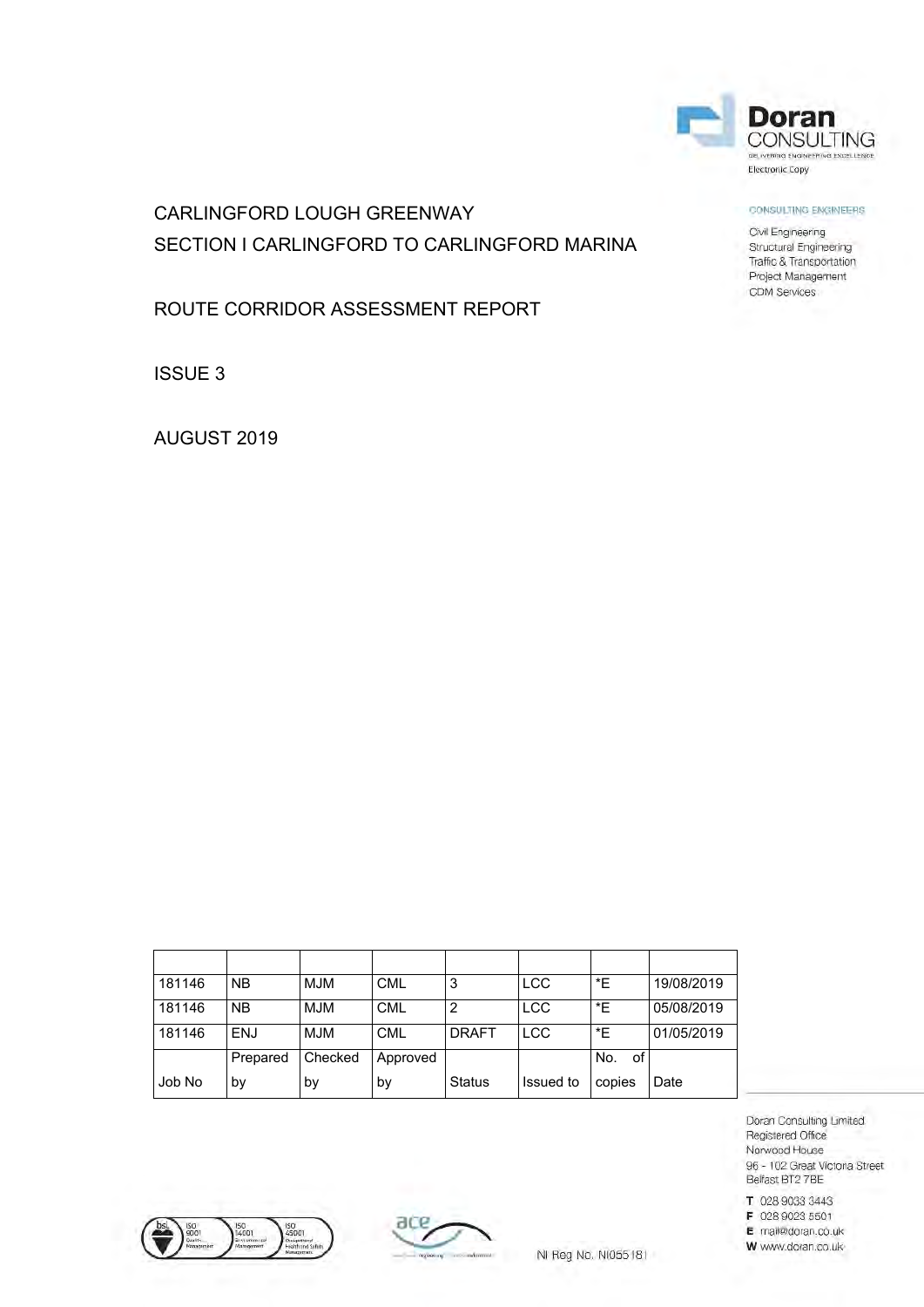

## CONTENTS PAGE NO.

| 1.0 |  |
|-----|--|
| 2.0 |  |
| 3.0 |  |
| 4.0 |  |
| 5.0 |  |
| 6.0 |  |
| 7.0 |  |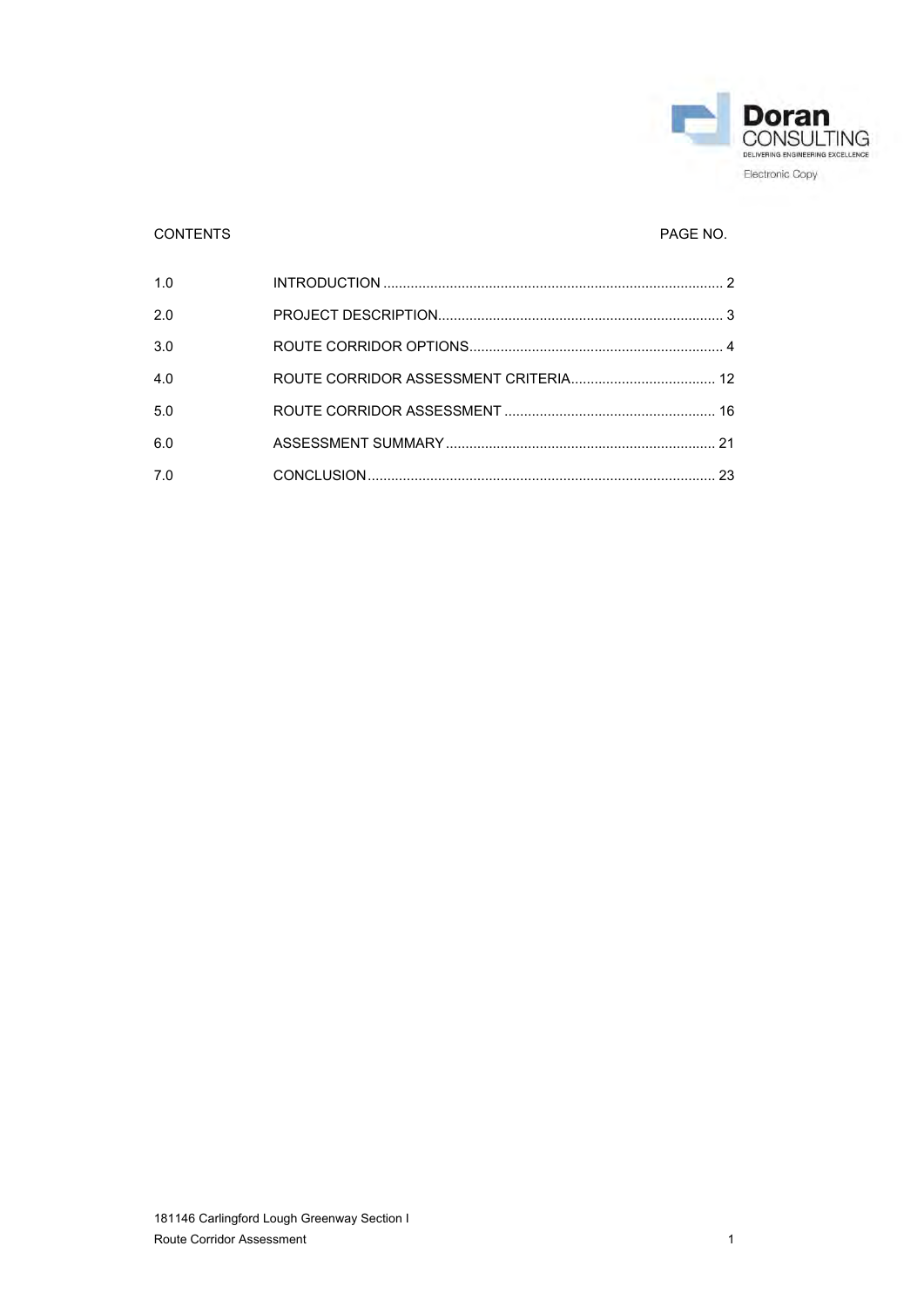

### <span id="page-3-0"></span>1.0 INTRODUCTION

- 1.1 Louth County Council the "Client" intends to carry out, in an integrated, comprehensive and planned manner the construction of new greenway sections.
- 1.2 The proposed Carlingford Lough Greenway, refer to Figure 1.1, will create a new cross-border greenway linking into existing elements of trail, joining Newry City in Northern Ireland to Carlingford in the Republic of Ireland. The new stretch will connect to the Newry Towpath, part of National Cycle Route 9 resulting in a total length of 52km of cross-border greenway along the east coast of the island of Ireland.
- 1.3 This report details Route Corridor Options that were considered at concept design stage, outlines the assessment criteria that was applied to each option and summaries the results of the assessment scoring.



*Figure 1.1: Location Map*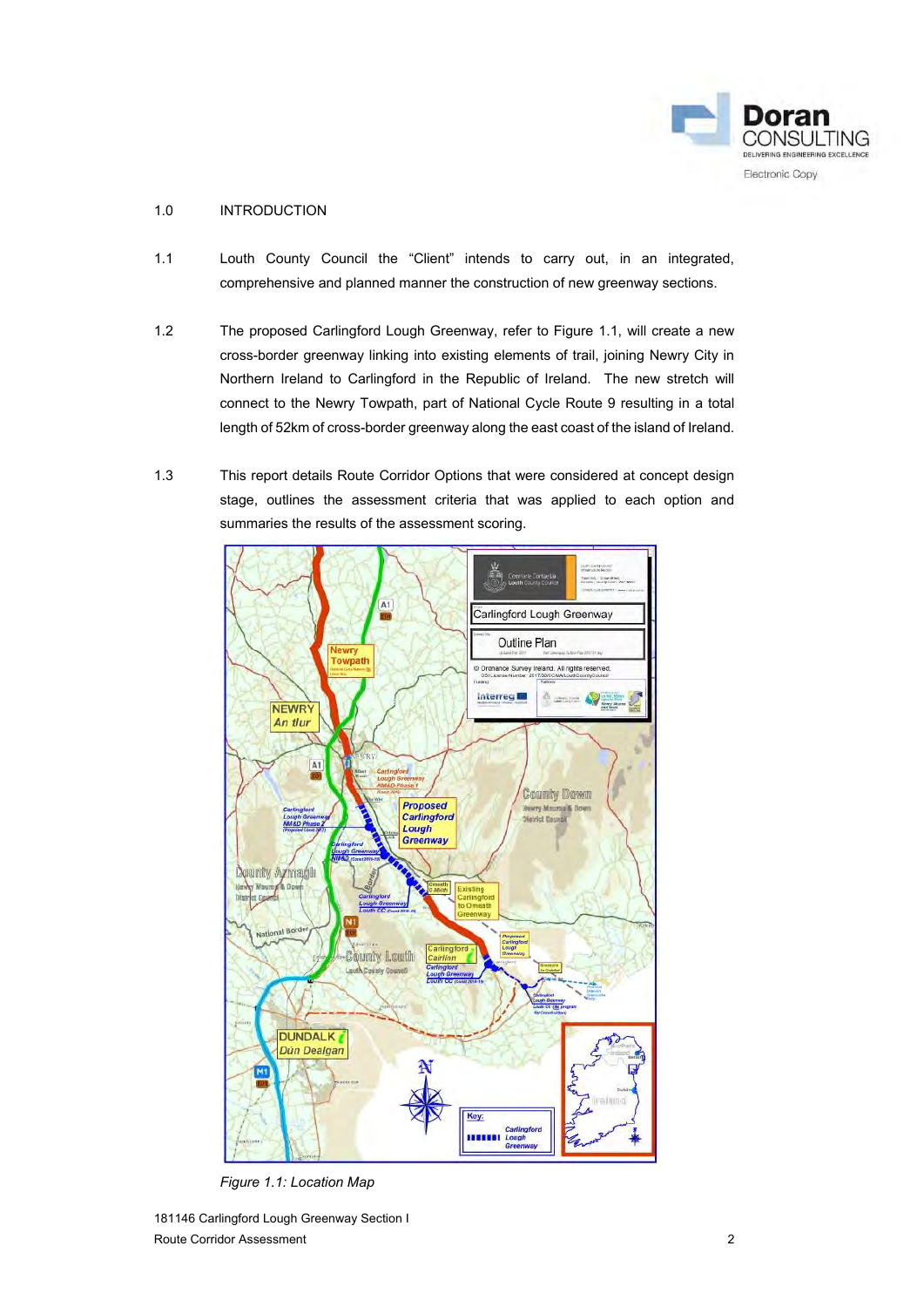

### <span id="page-4-0"></span>2.0 PROJECT DESCRIPTION

- 2.1 The objective of the scheme is the construction of approximately **6.6** km of new cross-border greenway in accordance with prevailing cycling standards (DN-GEO-03047 April 2017).
- 2.2 The Carlingford Lough Greenway will form the northern section of a proposed greenway link from Belfast to Dublin often referred to as the Great Eastern Greenway. This greenway will enable walkers and cyclists to travel off-road between Belfast and Dublin.

### 2.3 The defined sections of the Carlingford Lough Greenway are as follows:

- a) From Carlingford Town to Carlingford Marina, a length 1.3 km is to be designed and built as part of this project.
- b) The existing Carlingford to Omeath Greenway was constructed in 2013 and consists of 6.8 km of trail from the centre of Omeath to Carlingford Marina. This popular section of existing trail had over 53,000 users in 2016.
- c) From Victoria Lock to Omeath, crossing the national border 1.7 km south of Victoria Lock, adjacent to the R173 road south of the border and the B79 road north of the border, and continuing 3.6 km to Omeath village giving a total length of 5.3 km. This is to be designed and built as part of this project.
- d) From the Albert Basin, Newry to Victoria Lock using an existing earth bank, known as the Middlebank, that retains the Newry Canal, separating it from the Clanrye River: length 3.5 km. This section was open in 2018.
- 2.4 The proposed Carlingford Lough Greenway shall comprise lengths of unbound greenway, asphalt greenway and detailed engineered solutions where required.
- 2.5 For this scheme the proposed new cross-border greenway site extends from Carlingford to the Victoria Lock Car Park and Amenity site and can be divided into three distinct sections as follows:
	- Section 1 Carlingford to Carlingford Marina;
	- Section 2 Omeath Pier to the Republic of Ireland (RoI) / Northern Ireland (NI) Border
	- Section 3 RoI / NI Border to Victoria Lock Amenity Site.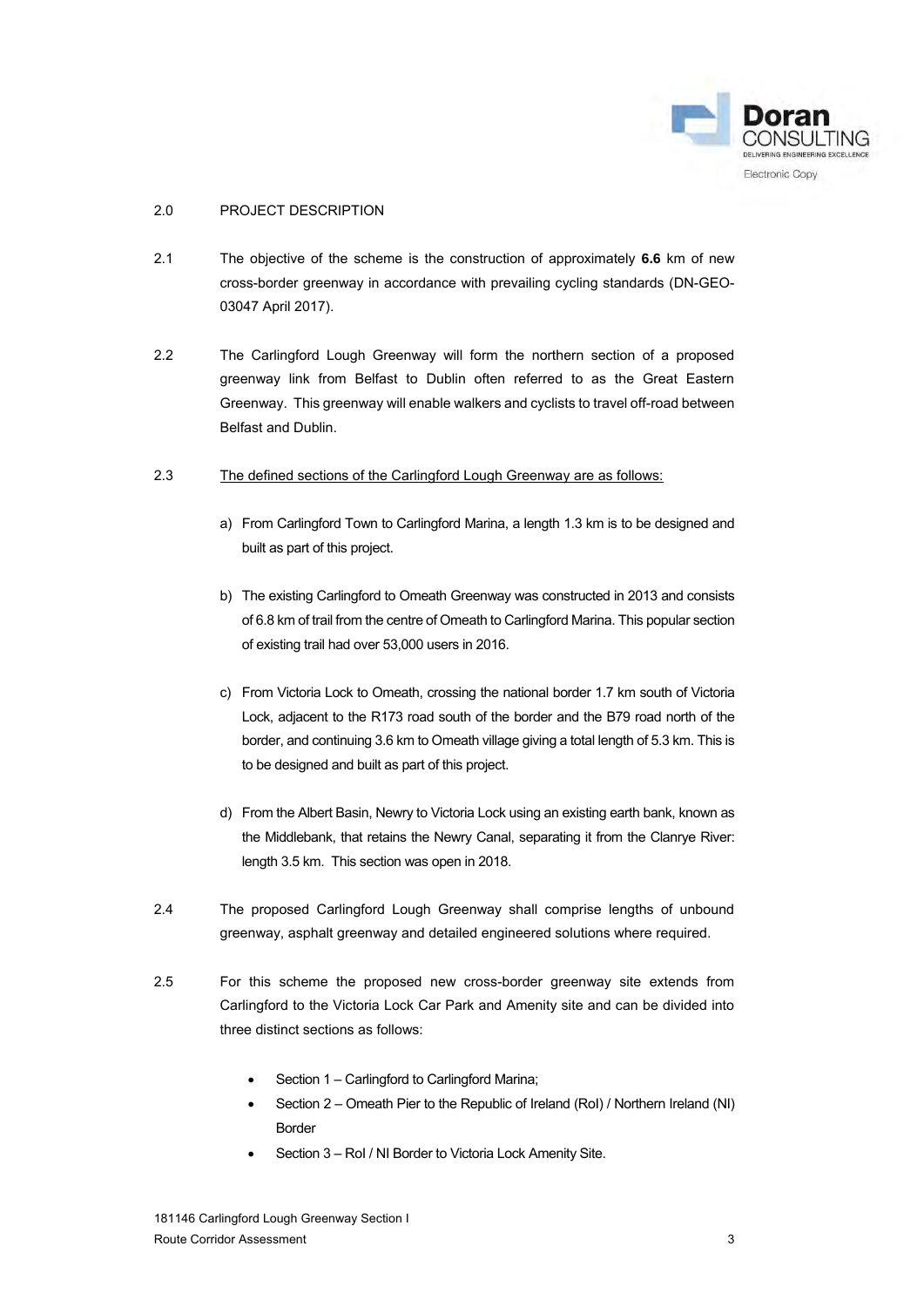

### <span id="page-5-0"></span>3.0 ROUTE CORRIDOR OPTIONS

- 3.1 A number of Route Corridor Options were considered between the client and the design team for each of the three new greenway sections, based on the aims and objectives of a Business Plan (procured by LCC and completed by PKF in 2018) and on the Constraints, Opportunities and Areas of Interest.
- 3.2 This report focuses on the Route Corridor Options at concept design stage for Section I: Carlingford to Carlingford Marina. Section 1 had five Route Corridor Options considered and assessed as show on Figure 3.1 below.



*Figure 3.1: Carlingford to Carlingford Marina Route Corridor Options*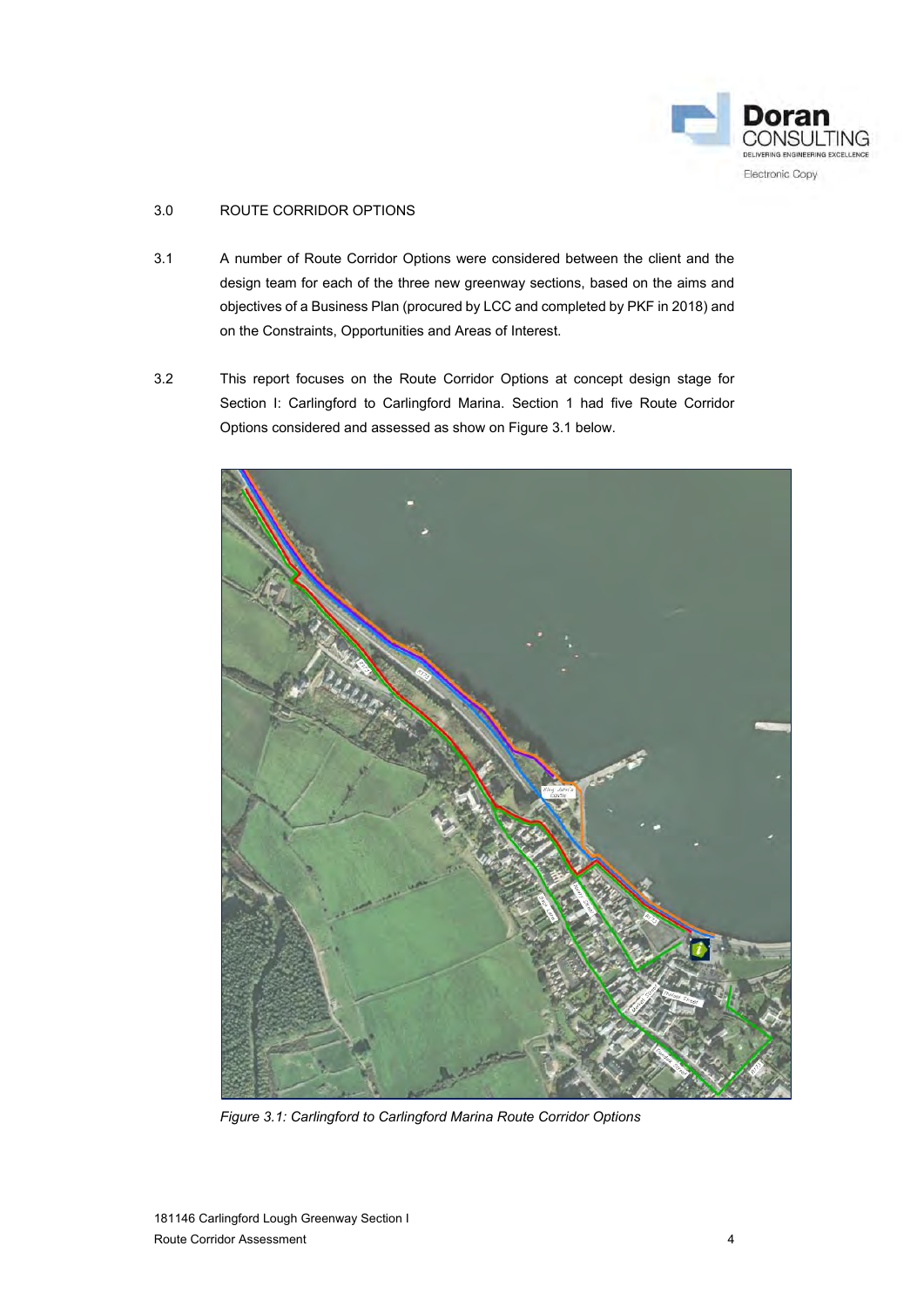

### 3.3 Option A - Blue Corridor

- 3.3.1 This option commences at the Tourist Information Centre in Carlingford Town. The corridor utilises an existing 5m wide footpath along the seafront which would become a shared pedestrian / cyclist surface.
- 3.3.2 Greenway users shall then cross the access road leading to the north pier and travel along a new raised footway under King John's Bridge. Consideration was given to two options under King John's Bridge;
	- A footway either side of the traffic carriageway achieving widths of 1.63m on the town side and 1.23m on the coast side, refer to Figure 3.2; or
	- A single footway along the coast side of the carriageway achieving a width of 2.01m, refer to Figure 3.3.



*Figure 3.2: Blue Corridor - Option A1* 



*Figure 3.3: Blue Corridor – Option A2* 

3.3.3 Based on the achievable widths for this option it was concluded that a single footway on the coast side would be the preferred option for this Route Corridor; however due to the limited width available cyclists shall be signalled to dismount under the bridge.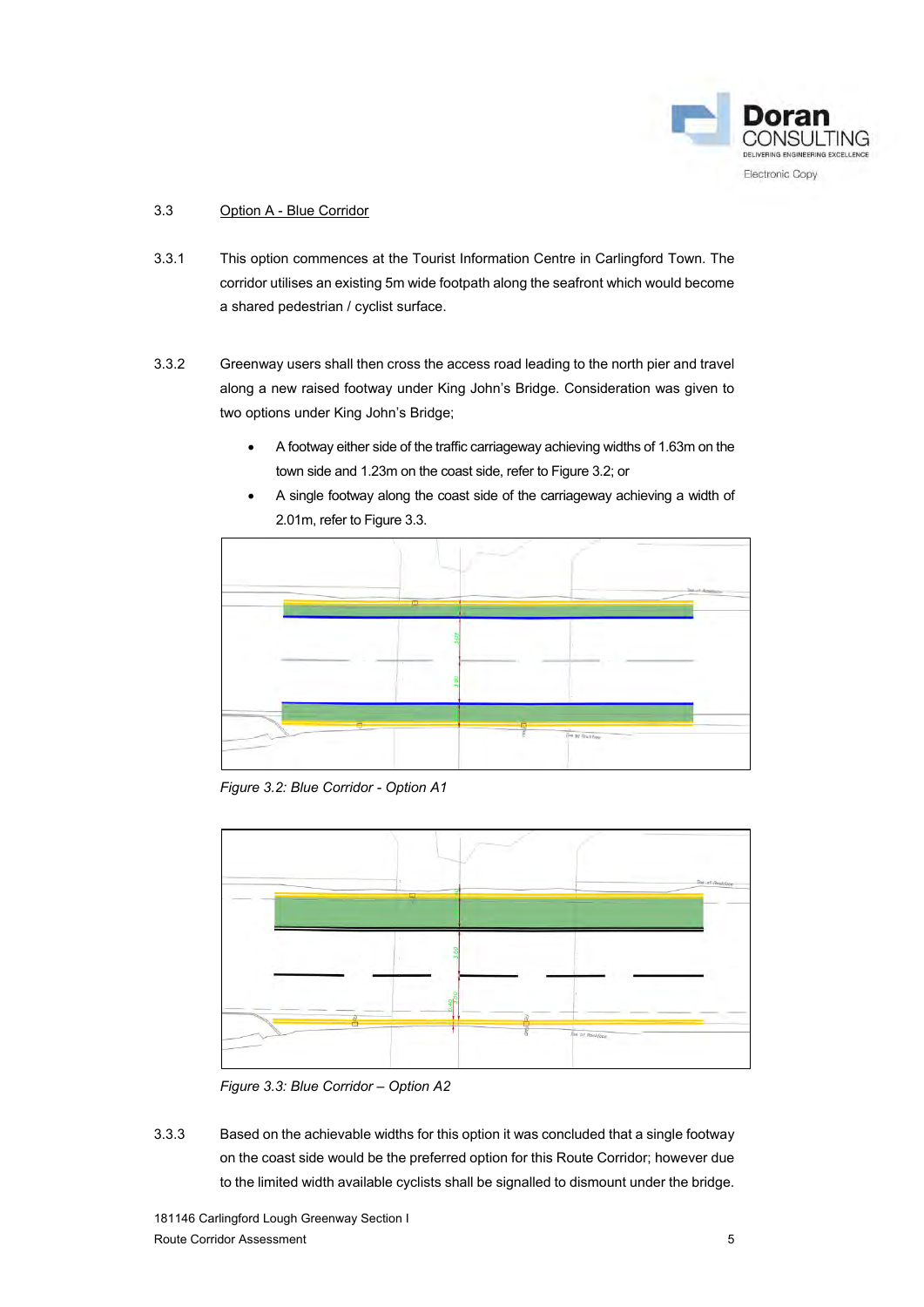

- 3.3.4 The proposed greenway route will then continue along the R173 along a new 3m wide footway past the existing R173 car parking area and along the coast until reaching the entrance to Carlingford Marina.
- 3.3.5 To continue the greenway along the coast one of two options will be required:
	- If the greenway is to be aligned with the historic railway embankment a reinforced earth retaining slope is proposed along the route of the old railway line towards Carlingford Marina, refer to Figure 3.4.
	- The retaining slope will comprise a 187m long reinforced earth retaining slope to create a minimum 2.0m wide greenway before joining up with the existing path at Carlingford Marina.
	- The works would require significant site investigation and earthworks in the vicinity of the ecologically designated sites.



*Figure 3.4: Proposed Reinforced Earth Retaining Slope* 

- If the greenway is aligned with the existing R173 road parallel to the historic railway embankment a combination of lane reduction and traffic calming is proposed to allow construction of a new 3m wide footway along the verge of the existing road, refer to Figure 3.4.
- The new footway will require significantly reduce site investigate works and eliminate the need for earthworks in the vicinity of the ecologically designated sites.



*Figure 3.5: Proposed new Footway*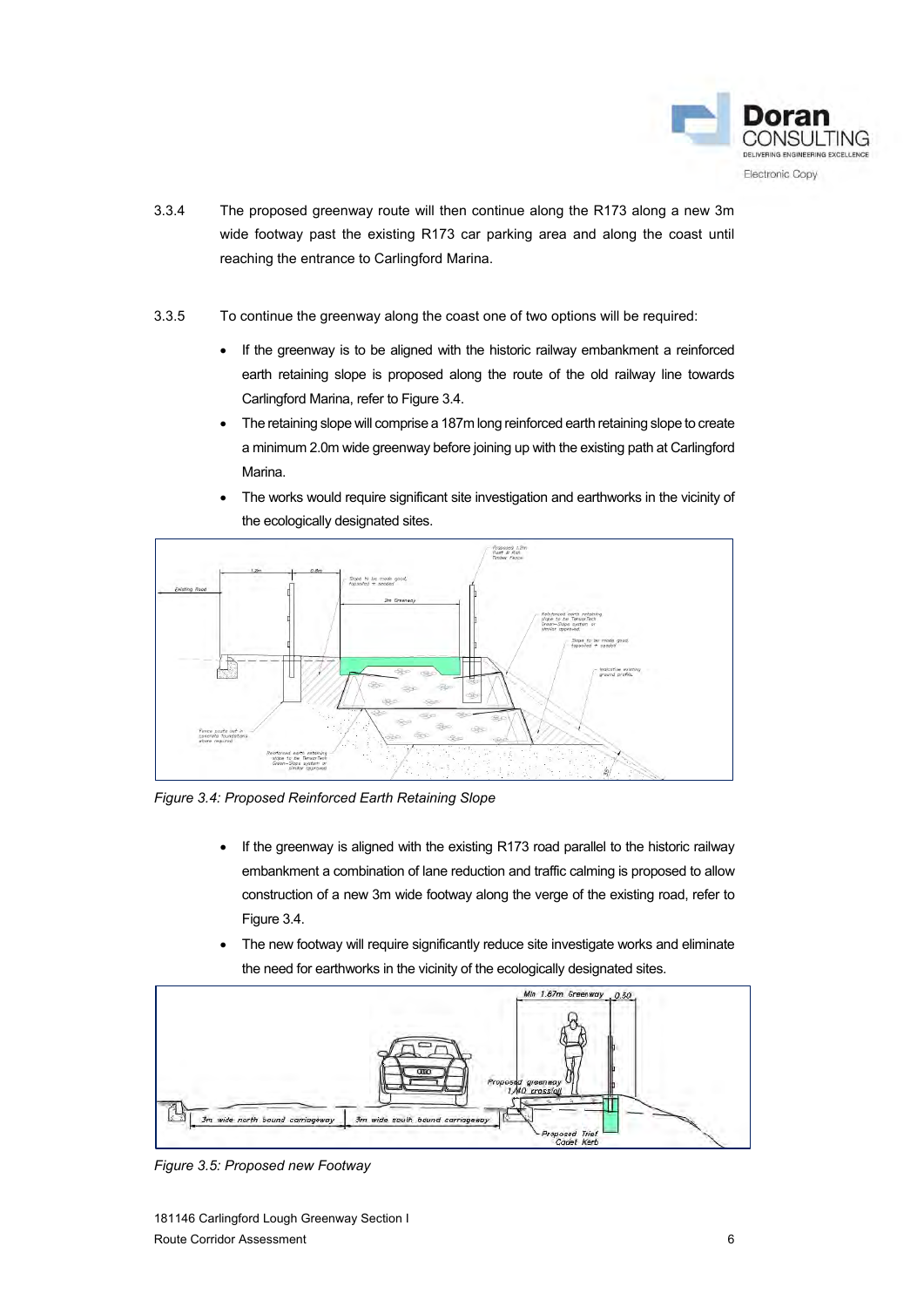

3.3.6 At the marina pedestrians would cross the marina access road and make use of the existing footway while cyclists would cross the R173 to use the existing footway. The existing footway is proposed to be widened to accommodate its new use as a shared cycle and pedestrian surface.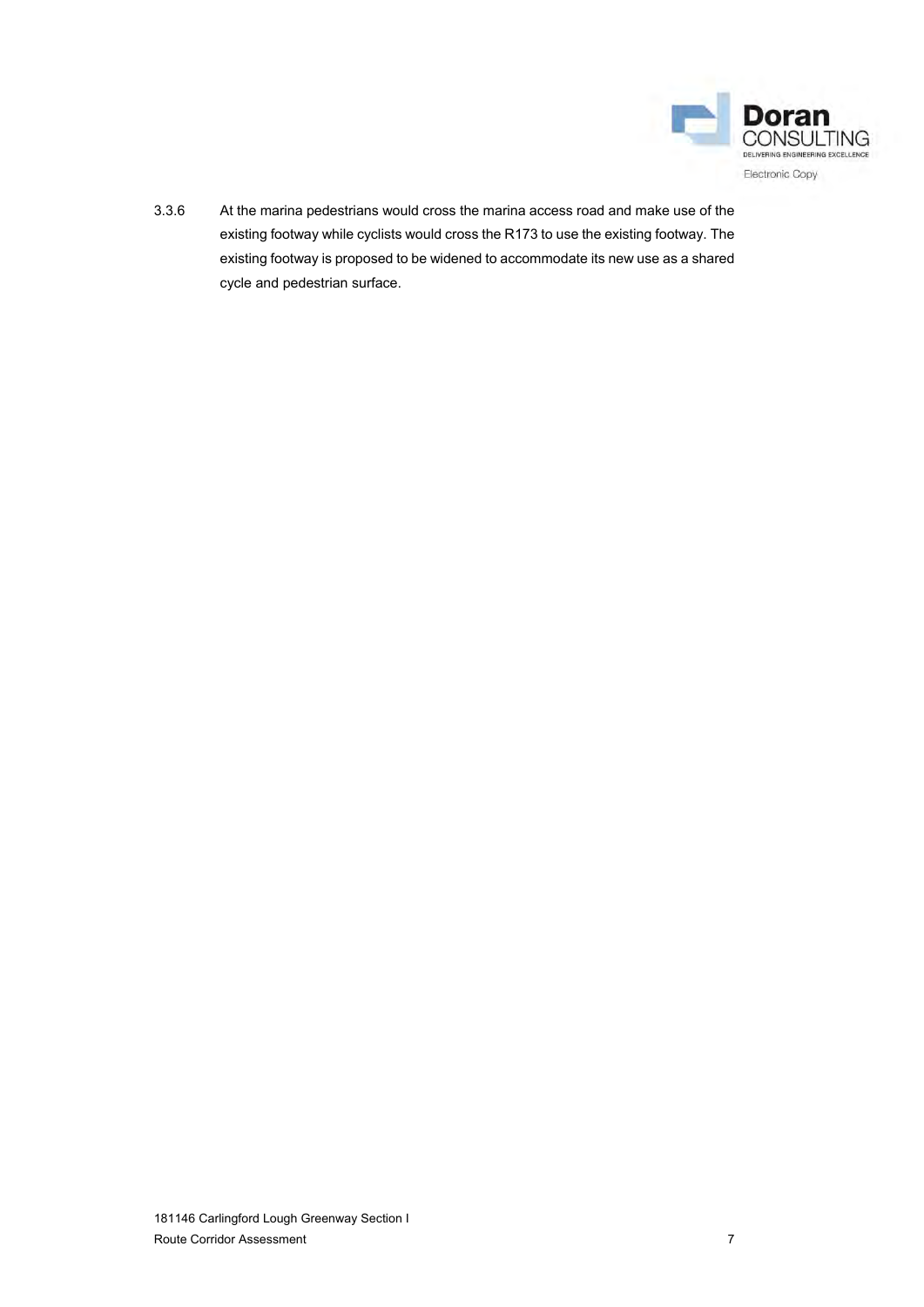

### 3.4 Option B - Orange Corridor

- 3.4.1 This option commences at the Tourist Information Centre in Carlingford Town. The corridor utilises the existing 5m wide footpath along the seafront which would become a shared pedestrian / cyclist surface.
- 3.4.2 The route would then utilise the north pier and traverse the cliff face by a specially constructed board walk / causeway below King John's Castle (refer to Figure 3.5).



*Figure 3.6: Orange Corridor – Concept Cliff Structure* 

- 3.4.3 To continue the greenway along the coast a new reinforced earth retaining slope is proposed along the route of the old railway line towards Carlingford Marina, as previously outlined on Figure 3.4.
- 3.4.4 At the Marina the greenway will continue down the Marina entrance with pedestrians utilising the existing footpath and cyclists utilising the existing access road as a shared cycle and vehicle surface.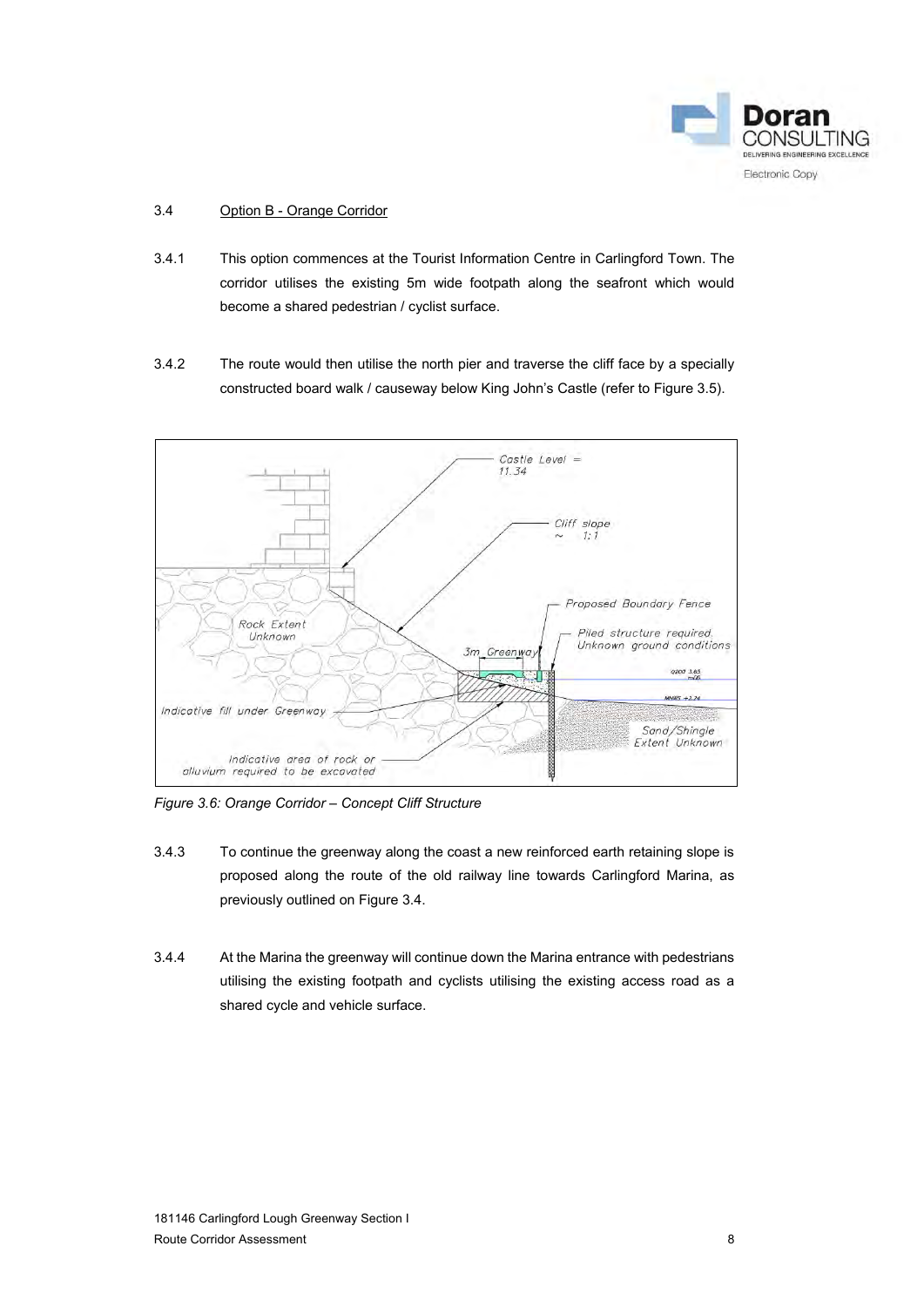

### 3.5 Option C - Purple Corridor

- 3.5.1 This option commences at the Tourist Information Centre in Carlingford and diverts pedestrian and cyclists via Carlingford village (footways / shared surface) to Newry Street and the entrance to King John's Castle – for full details refer to the initial directions of the Green Corridor outlined within this report.
- 3.5.2 From the castle down to the existing R173 car parking area it is likely a raised structure would be required to obtain the required minimum 1 in 21 gradient; currently the existing ground levels are relatively flat within the grassed area adjacent to the castle with a steep fall from the castle ground to the parking area.
- 3.5.3 From the car park area this option would then follow the same proposals as the Blue and Orange Corridor along a new reinforced earth retaining slope until reaching the Marina entrance (refer to Figure 3.4).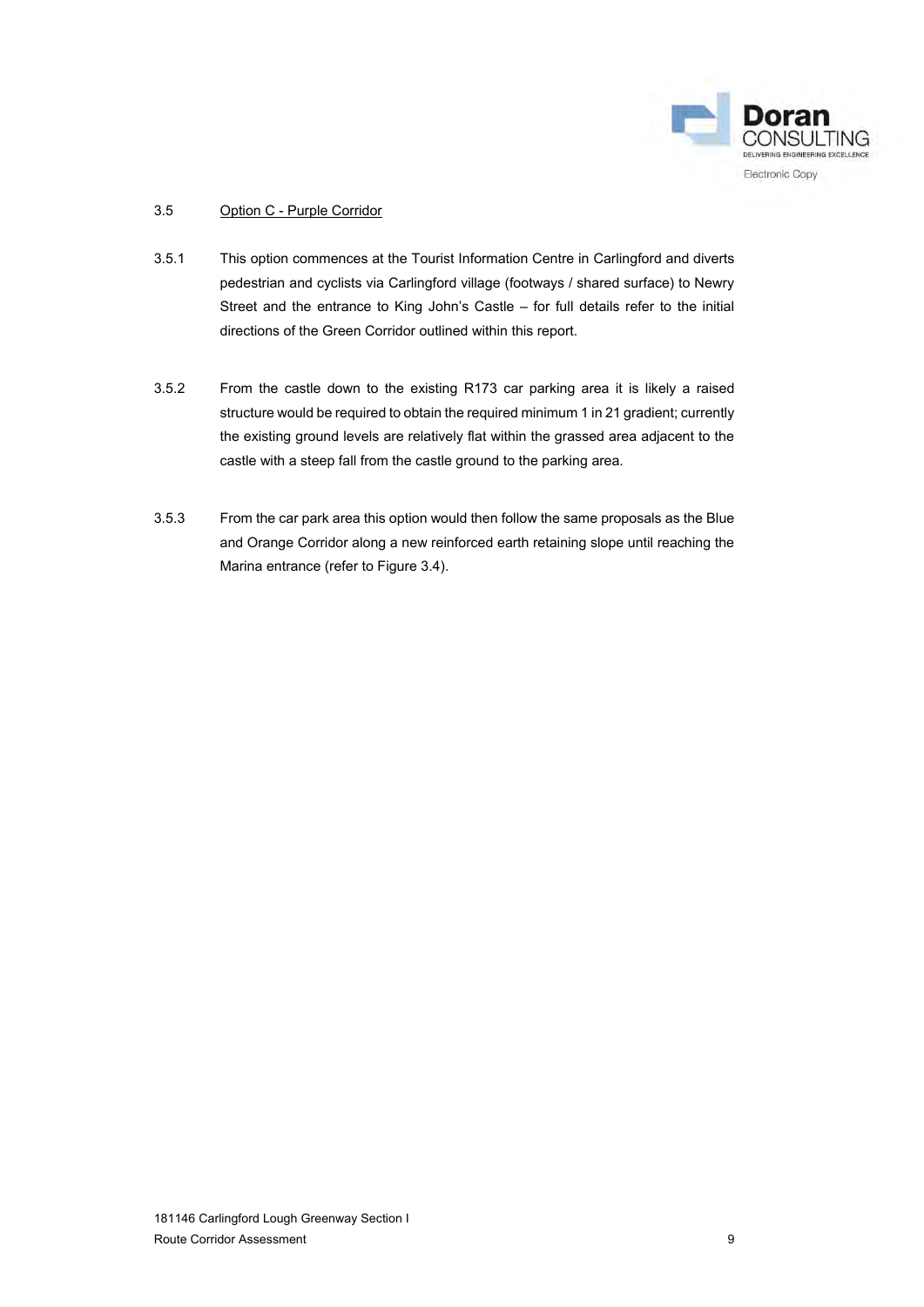

### 3.6 Option D - Green Corridor

- 3.6.1 This option commences at the Tourist Information Centre in Carlingford Town. The corridor utilises an existing 5m wide footpath along the seafront.
- 3.6.2 Cyclists would cross the R173 at a new crossing and travel up to Newry Street via an unnamed side road. Contour flow lanes would be introduced to provide a segregated on-road cycle lane for cyclists to reach Newry Street, refer to Figure 3.6.
- 3.6.3 When on Newry Street cyclists travelling towards the Back Lane would travel with the flow of traffic passing the entrance to King Johns Castle and continuing to follow the traffic flow along the old Back Lane.
- 3.6.4 On reaching the R173 cyclists would then make use of a proposed crossing to reach the Marina entrance and would utilise the existing access road as a shared cycle and vehicle surface.
- 3.6.5 To facilitate cyclists travelling from the Marina to Carlingford cyclists would be required to follow the flow of traffic along the Back Lane, then a contour flow lane would be marked along Newry Street to allow cyclists to make their way to the Tourist Information Centre.
	- This Route Corridor would impose a speed limit of 30km/hr on shared cycle and vehicle surfaces along Back Lane and Newry Street.
	- Implementing this option would require road markings and signage with the proposal of two road crossing across the R173.
- Ï Solid white line<br>RRM 022 as per<br>Joint TSM Chanter Direction<br>Sign with<br>Rom non New Sig-RRM 091- No Entry L<br>M 114 - Worded ST ew Sign  $R173$ R173 Pro tile as per<br>on the use of .<br>New Sign<br>RUS 058
- The contra flow lanes are not suitable for pedestrian use.

*Figure 3.7: Green Corridor - Contour Flow Option*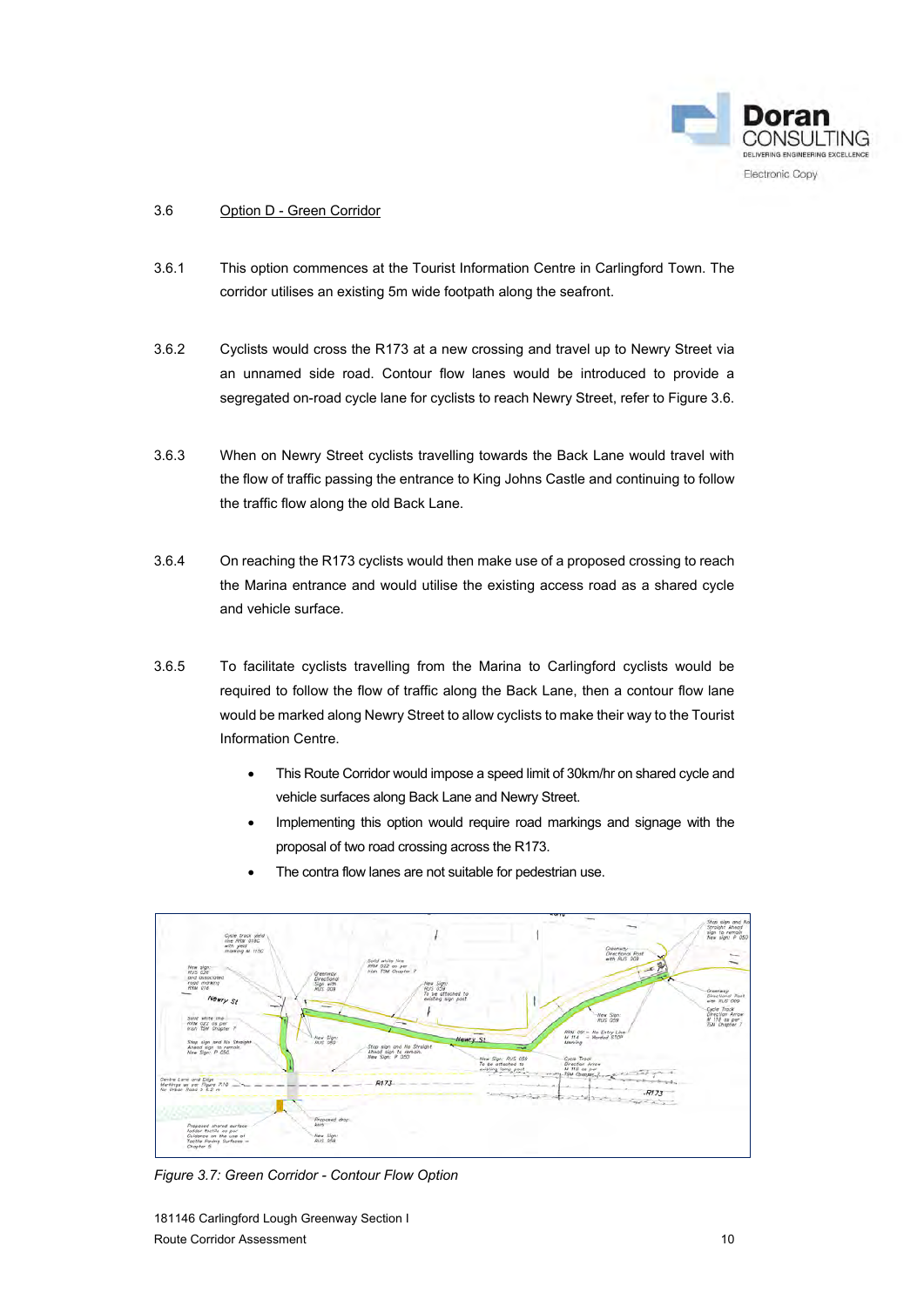

### 3.7 Option E - Red Corridor

- 3.7.1 This option requires cyclists to follow the existing traffic flow through Carlingford in both directions as an on-road shared surface and provides new footways for pedestrians.
- 3.7.2 Commencing at the Tourist Information Office; cyclists travelling from Carlingford to the carina would be required to join Newry Street utilising the road at the Tourist Information Centre and following the traffic flow. Commencing at the marina; cyclists travelling from the marina to Carlingford would be required to follow the flow of traffic using the Back Lane, Dundalk Street and along Old Church Road.
	- This corridor would impose a speed limit of 30km/hr on shared cycle and vehicle surfaces along Back Lane and Newry Street.
	- Implementing this option would require road markings and signage with the proposal of two road crossing across the R173.
	- Directional signage would be introduced to direct cyclists along the Back Lane, Dundalk Street and Old Church Road.
- 3.7.3 The pedestrian route commences at the Tourist Information Centre utilising the existing 5m wide footpath along the seafront. Pedestrians would cross the R173 to join Newry Street via a new crossing and footpath and would continue along Newry Street and Back Lane using new and existing footways, refer to Figure 3.7.
- 3.7.4 Pedestrian users along with cyclists would cross the R173 at the marina entrance. Pedestrians would utilise the existing footpath and cyclists would utilise the existing access road as a shared cycle and vehicle surface.



*Figure 3.8: Red Corridor - Proposed New Footpath Locations*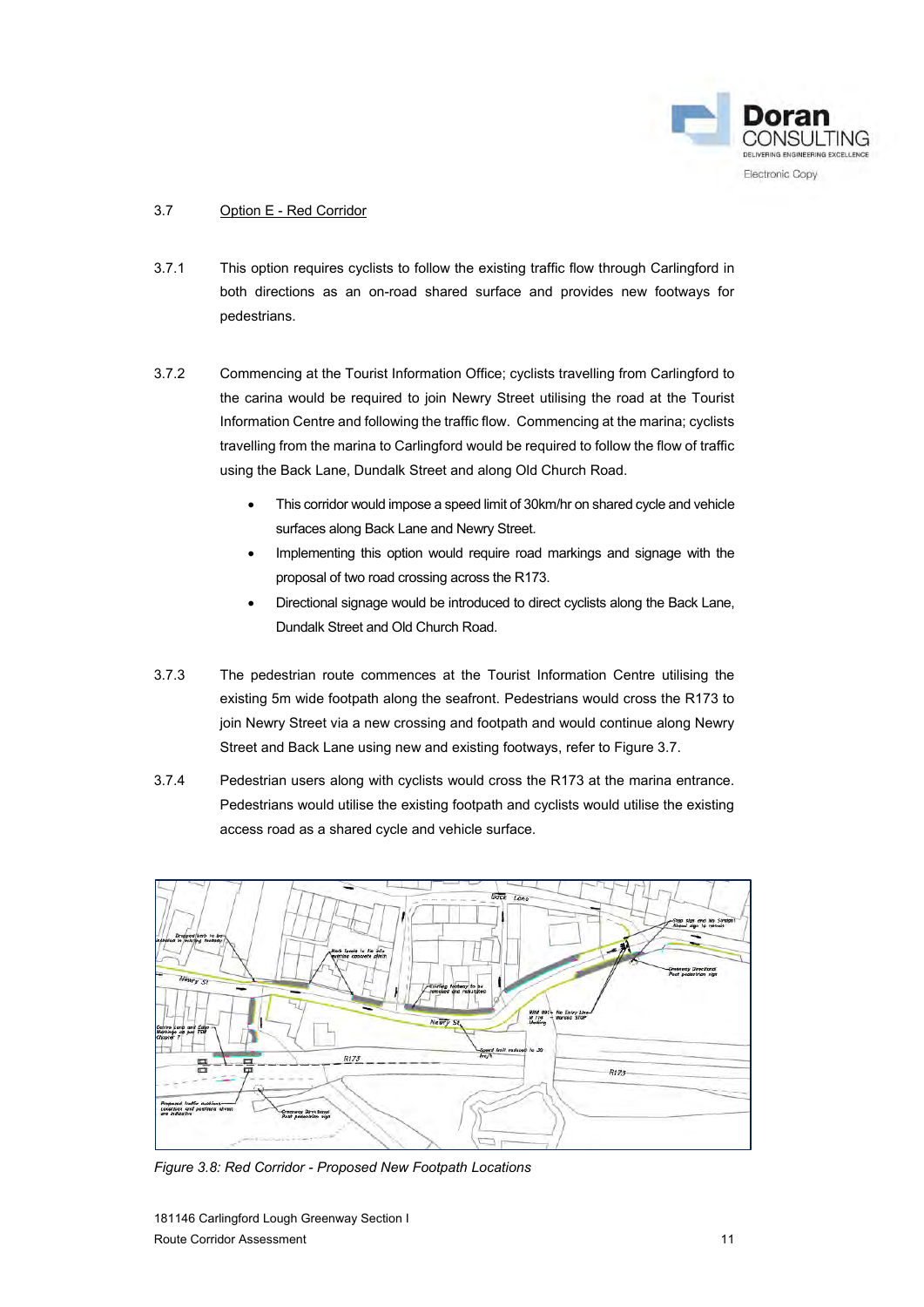

### <span id="page-13-0"></span>4.0 ROUTE CORRIDOR ASSESSMENT CRITERIA

- 4.1 The Route Corridor Assessment Criteria set out the criteria used to compare the Route Corridors, and select the Preferred Route Corridor Option and are based on the Scheme Assessment Reporting (SAR) assessment criteria outlined in TD37/93 of the DMRB & Transport Infrastructure Ireland (TII, formerly National Roads Authority) Project Management Guidelines.
- 4.2 The DMRB & TII criteria are more relevant to motorway and road schemes and are not strictly relevant to greenway schemes, therefore, the Route Corridor Assessment Criteria have been adapted to reflect the proposed greenway scheme.
- 4.3 The Preferred Route Selection Process, which is outlined in this report, will assess each of the Route Corridors identified in Section 3.0 against Eleven Assessment Criteria outlined below.
- 4.4 The criteria adopted for the greenway scheme are informed by the user preferences that were identified in the Fáilte Ireland Cycling and Activities Research, guidance from EuroVelo documents and international best practice.

#### **Modal Shift**  $(i)$

NWGN Modal Shift aims and objectives will be assessed against each route corridor. We will consider each corridor in relation to its connectivity / proximity to towns and villages, residential areas, schools and places of work and it's potential to impact on the way in which people commute and travel between these places. High score will be awarded where a corridor has potential to deliver significant change in how the local population commute and travel.

### $(ii)$ **Connections and Local Access**

Connections and Local Access Criteria will assess how each corridor links greenway users to local amenities such as accommodation, food and retail outlets, comfort breaks and public transport.

#### $(iii)$ **Cultural, Heritage and Visual Attractions**

This criteria will compare how each corridor connects greenway users with notable Cultural, Heritage and Visual Attractions within the Study Area.

#### $(iv)$ **Landscape and Visual**

An assessment of the landscape and views along each corridor will be carried out. A Landscape & Visual Assessment will be completed which will rate the views at key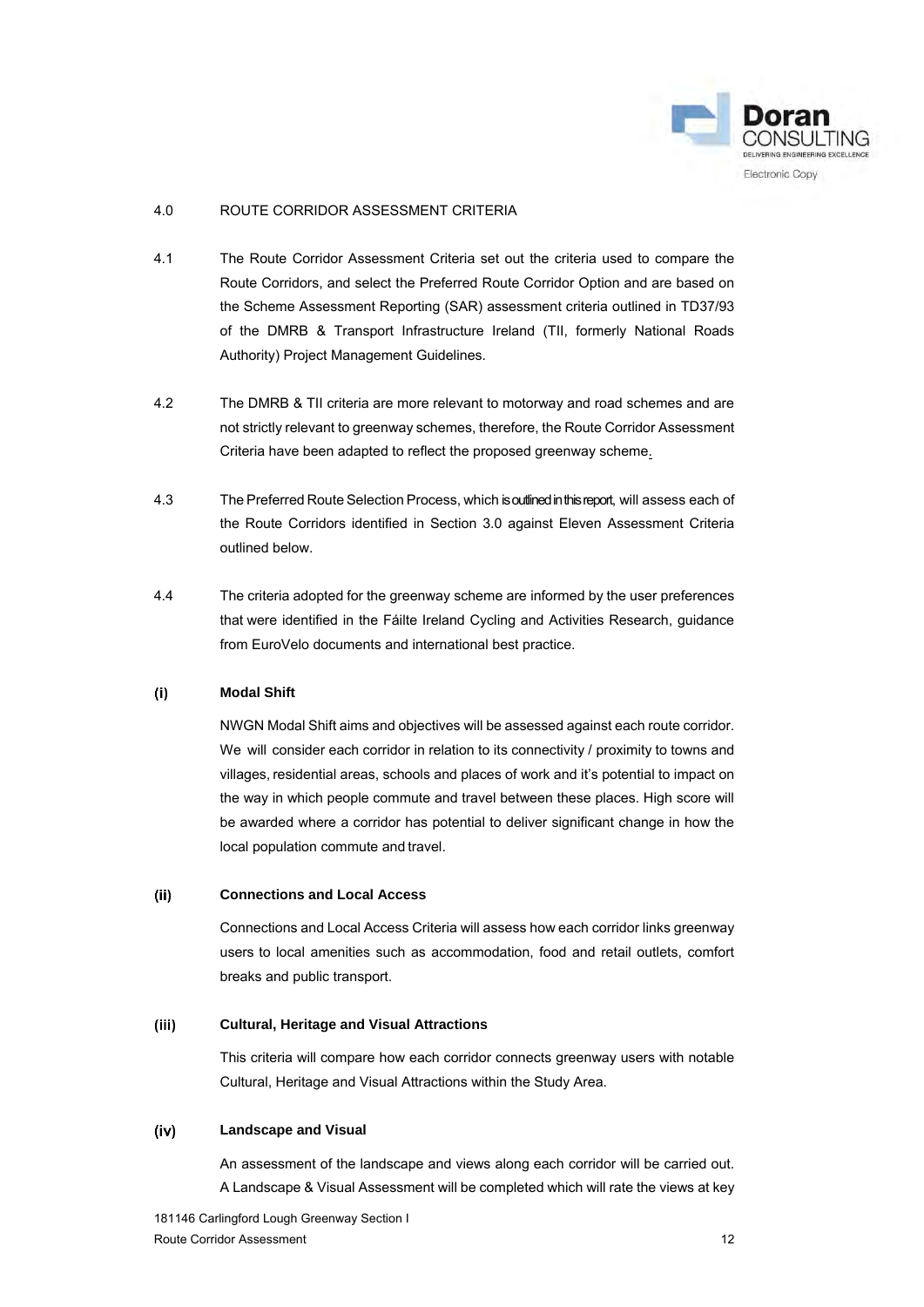

points along each corridor, with high scores awarded where a corridor option provides striking or exceptional views across the landscape.

#### $(v)$ **Flora, Fauna and the Environment**

Similar to 'Landscape and Visual' criteria, we will assess how each corridor provides a connection to notable flora and fauna within the Study Area. We will also consider proximity to designated environmental sites, e.g. Special Areas of Conservation (SAC), Special Protection Areas, (SPA) and Areas of Outstanding Natural Beauty (AONB).

The effect of the construction of a proposed corridor on the environment will also be considered and corridors that negatively impact on the environment will score less highly than those which do not.

#### $(v<sub>i</sub>)$ **Physical Constraints**

Physical Constraints, e.g. topography, river / stream crossing points, carriageway crossing points and local 'pinch' points, likelihood of flooding will inform the design of the preferred greenway. While significant changes in topography and river / stream crossing points bring opportunities for scenic landscape views and attractive features along a Greenway they can also present design and construction challenges in relation to achieving desired gradients.

Carriageway crossing points can deter greenway users and 'pinch' points, or sections of where path width varies, can make the greenway a less attractive amenity. These issues also present safe design challenges.

In assessing each of the Route Corridors, these types of physical constraints will be considered and scored accordingly.

#### $(vii)$ **Quality of Service**

For a Greenway to attract high volumes of pedestrians / cyclists it must provide an attractive 'product'.

The key desirable features of a Greenway are described below and Route Corridors that can deliver these features will score highly.

- 1. Segregated from vehicular traffic or in compliance with European Certification Standard Manual.
- 2. Safe and accessible for all greenway users
- 3. Developed in accordance with best practise and international standards, and;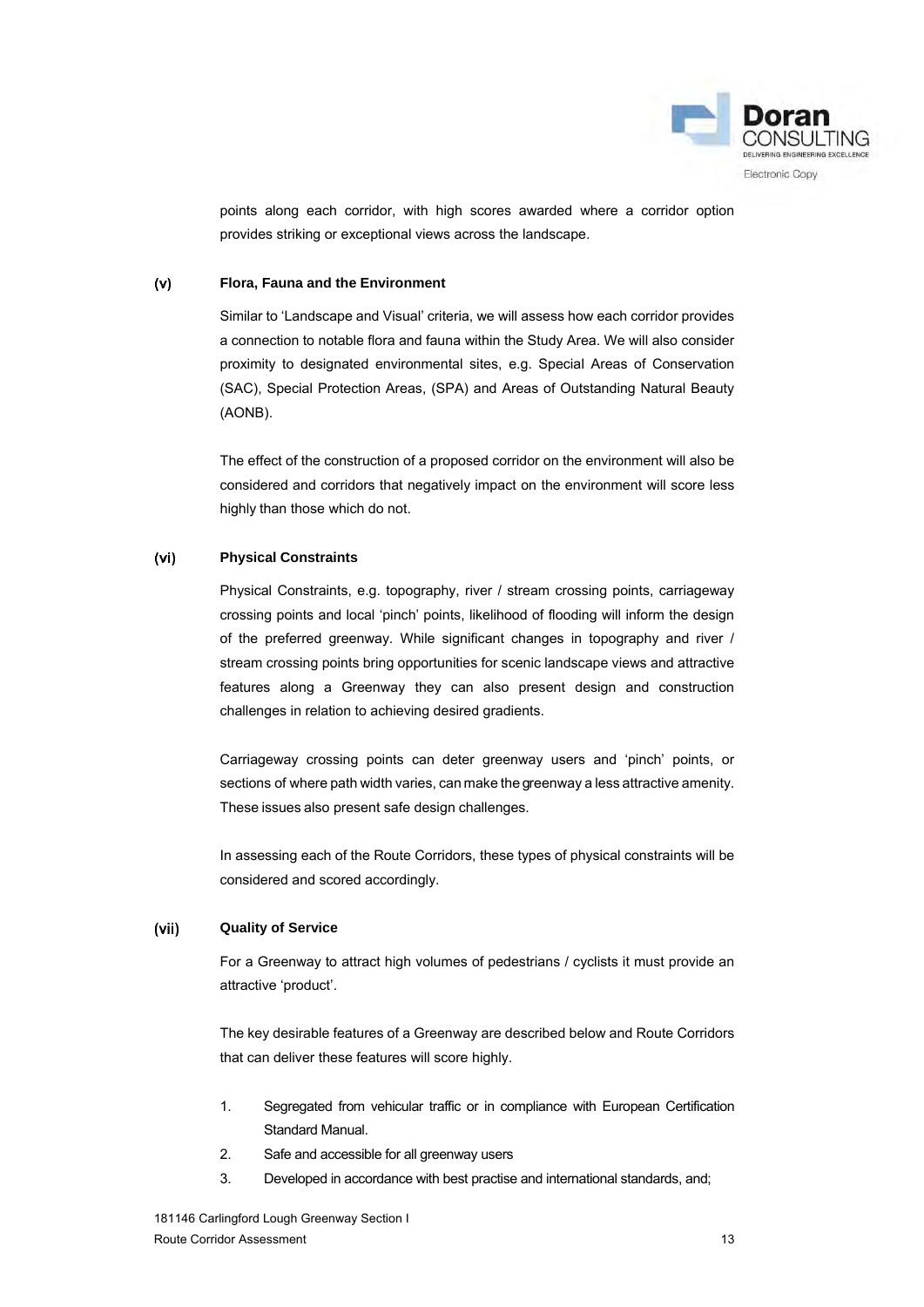

4. Substantially 'off road', .i.e. through green field lands, preferably where 3rd party land acquisitions are not required.

#### (viii) **Material Assets and Human Beings**

This criteria is defined by two sub-headings as follows:

- 1. Existing Land Use: The impact of a corridor on existing land use will be an important consideration. High scores will be achieved where the proposed corridor uses lands of which have low or neutral usage value, or where existing path networks are developed. Lands which have a high usage value (e.g. agricultural) and on which the proposed greenway may have a negative impact, will score less well.
- 2. Land Ownership: Land ownership will be a key factor when considering the suitability of a route corridor. Where private land purchase is not required, higher scores will be achieved. Conversely, if large tracts of private lands are required to construct the greenway, this will result is lower scores. Preference given to options that do not require the acquisition of 3rd party lands. In sections of a route corridor where this is unavoidable 3rd party land take will be minimised with severance of land boundaries avoided as far as practicable.

#### $(ix)$ **Potential Cost**

The potential cost of each corridor option will be assessed against the overall project budget. At this stage of the design process, a fixed rate per km of Greenway will be estimated and applied to each route. For each corridor an assessment of structures (e.g. bridges, river crossings) will be included in the estimated costs, based on previous experience, high cost options will receive a lower score than lower cost options.

#### **Physical cross-border connectivity**  $(x)$

The SMART Activity Targets of this project are:

- 1. Construct 6.6 km of Carlingford Lough Greenway between Newry and Carlingford.
- 2. To have 150 people utilize the Greenway to commute cross-border to work/education on a regular basis over a 5 year period.
- 3. To have equivalent of 30 people using Greenway to commute cross-border to work education on a daily basis

How the scheme will achieve the identified SMART targets:

 Creates a safe and attractive active travel cross-border route from Carlingford to Newry for commuters and others.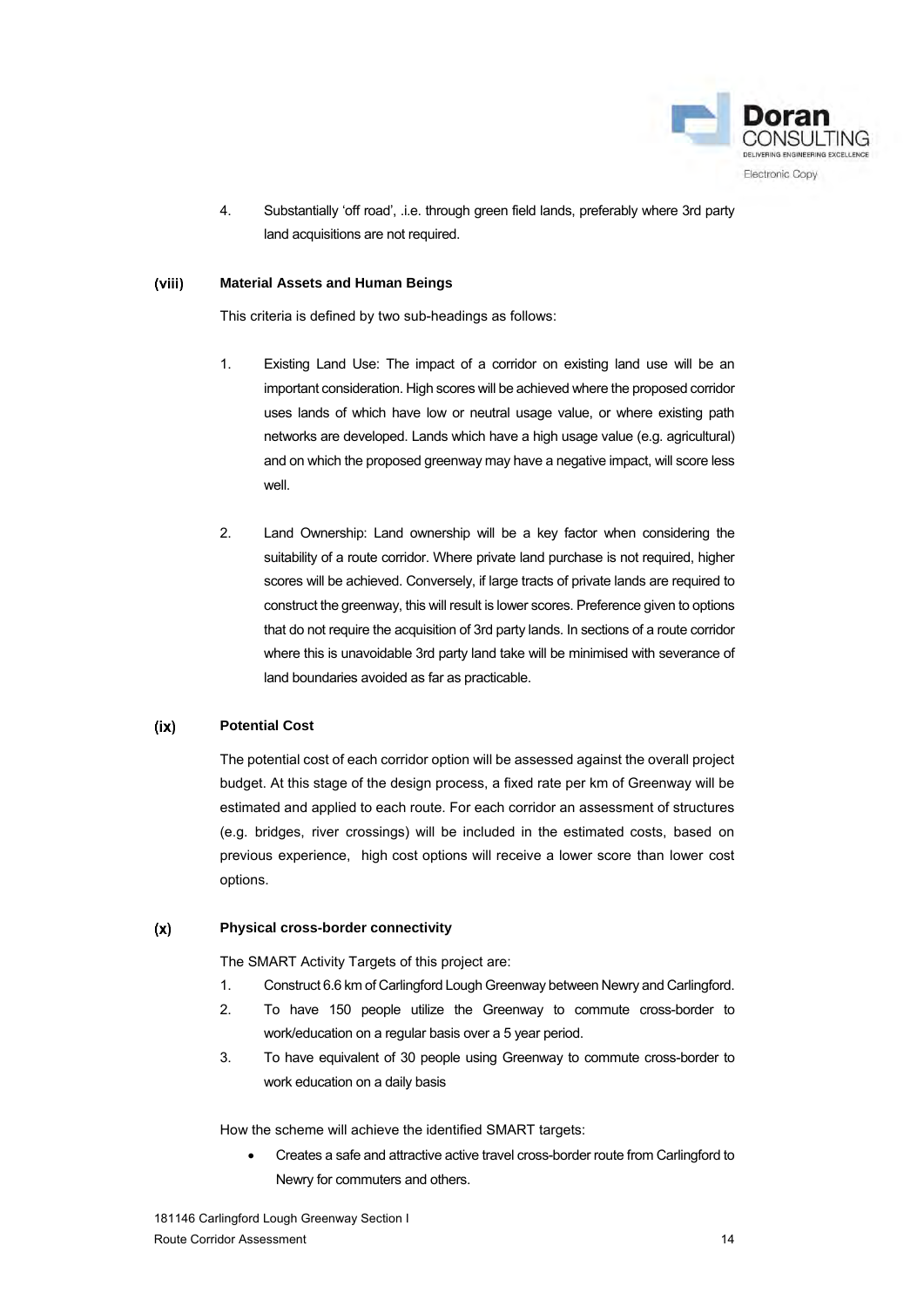

Will engage schools and the local population in utilizing the greenway and commuting to work.

Therefore any Route Corridor considered must achieve these targets.

### **Public Feedback**

The views of members of the public on the respective route options must be recorded and reflected in the route scoring. Routes which receive negative feedback will score lower than those which have neutral or positive feedback.

### 4.5 Scoring

4.6 Each route corridor will be scored against the assessment criteria using the following scoring matrix, where the most favourable rating for a particular criteria will be +3 (green) and the least favourable will be -3 (red). The Preferred Route Corridor will be the Route with the highest overall score.



*Figure 4.1: Scoring Matrix*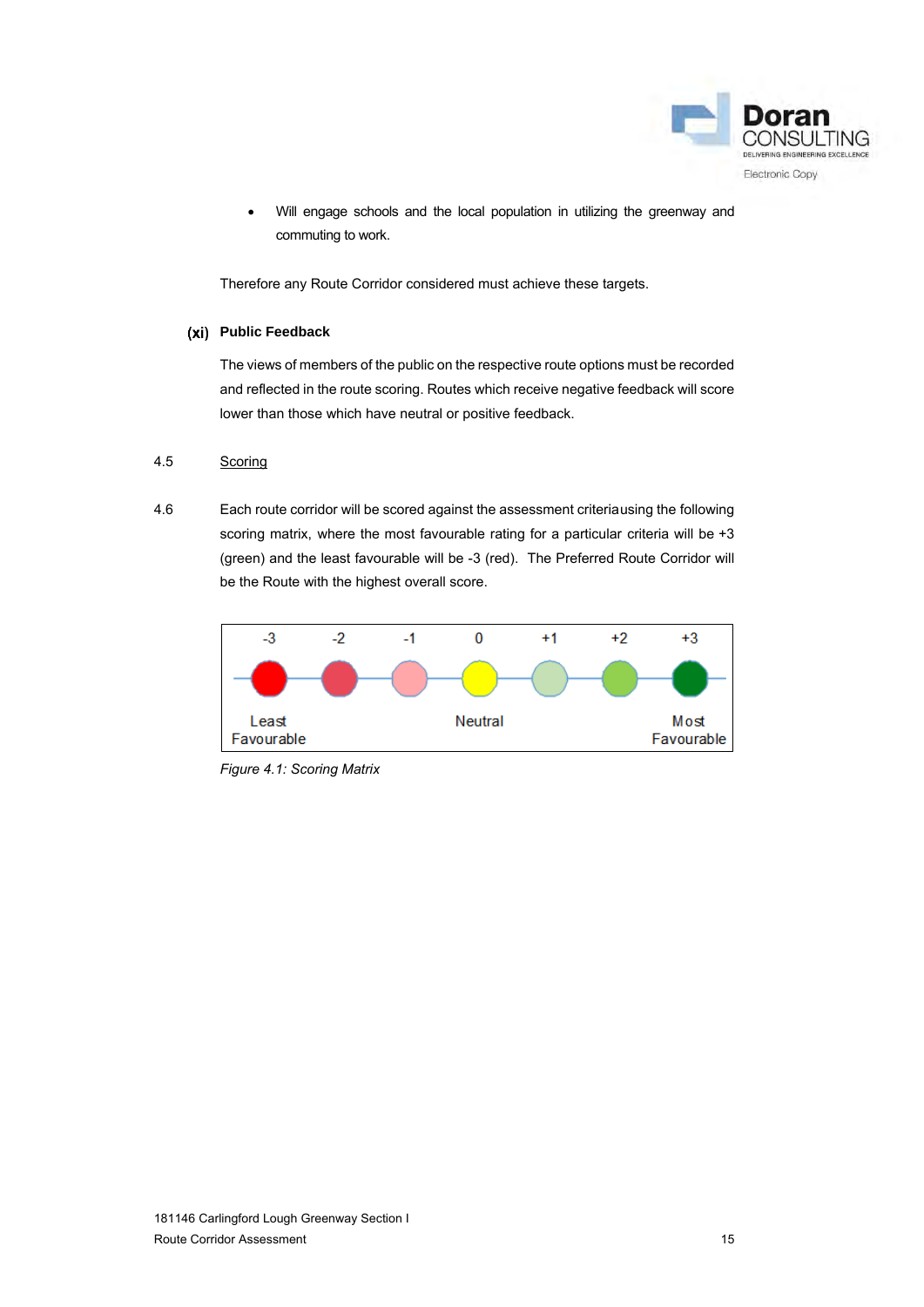

### <span id="page-17-0"></span>5.0 ROUTE CORRIDOR ASSESSMENT

### 5.1 Option A - Blue Corridor

| Assessment Criteria                                 | Score / Comments |                                                                                                                                                                                                                                                                                                          |  |  |
|-----------------------------------------------------|------------------|----------------------------------------------------------------------------------------------------------------------------------------------------------------------------------------------------------------------------------------------------------------------------------------------------------|--|--|
| <b>Modal Shift</b>                                  | $\overline{2}$   | This route is the most direct route from the trail head to Carlingford<br>Marina.<br>Positioned alongside side streets which lead to residential areas,<br>schools and places of work, and businesses within Carlingford Village.                                                                        |  |  |
| <b>Connections and Local</b><br>Access              | 1                | No direct path through Carlingford accomodation, food and retial<br>outlets. No direct access to gates of King John's Castle.<br>Crossings to allow alternative indirect access to these features along<br>side streets from the promanade required.                                                     |  |  |
| Cultural, Heritage and<br><b>Visual Attractions</b> | $\overline{2}$   | No direct connection to Carlingford and its historic features and no<br>direct access to King John's Castle gates along Newry Street.<br>Crossings would be required to allow alternative indirect access to<br>these features.                                                                          |  |  |
| Landscape and Visual                                | 3                | Good Views of Carlingford Lough, King John's Castle and surrounding<br>landscape from the Promenade.<br>Excellent views of Carlingford Lough and surrounding landscape from<br>the embankment.                                                                                                           |  |  |
| Flora, Fauna and the<br>Environment                 | $\overline{2}$   | Connects users to notable coastal flora and fauna between the pier<br>and the marina; creating limited views of coast / mudflat habitat.<br>Minimal footprint within / adjacent to the SAC and clearance of<br>vegetation required north of castle to facilitate path / edge protection.                 |  |  |
| <b>Physical Constraints</b>                         | $-1$             | Restricted width under King John's Bridge.<br>The reinforced earth retaining slope to the marina would require<br>extensive site investigations. This route may require minor footprint<br>within the SAC. The alternate footway along the verge would be a<br>more economic and less intrsive proposal. |  |  |
| Quality of Service                                  | $\overline{2}$   | A raised footpath would provide some segregation from vehicular<br>traffic. Cyclists would need to dismount. Engineered path surface.                                                                                                                                                                    |  |  |
| Material Assets and<br>Human Beings                 | $\overline{2}$   | One private landowner. Traffic carriageway would require alteration.                                                                                                                                                                                                                                     |  |  |
| <b>Potential Cost</b>                               | 1                | New footpath and traffic calming required. Extensive site investigation<br>for embankment.                                                                                                                                                                                                               |  |  |
| Physical Cross-Border<br>Connectivity               | $\overline{2}$   | Required to complete the cross border connection between<br>Carlingford, Omeath and Newry.                                                                                                                                                                                                               |  |  |
| <b>Total Score</b>                                  | 16               |                                                                                                                                                                                                                                                                                                          |  |  |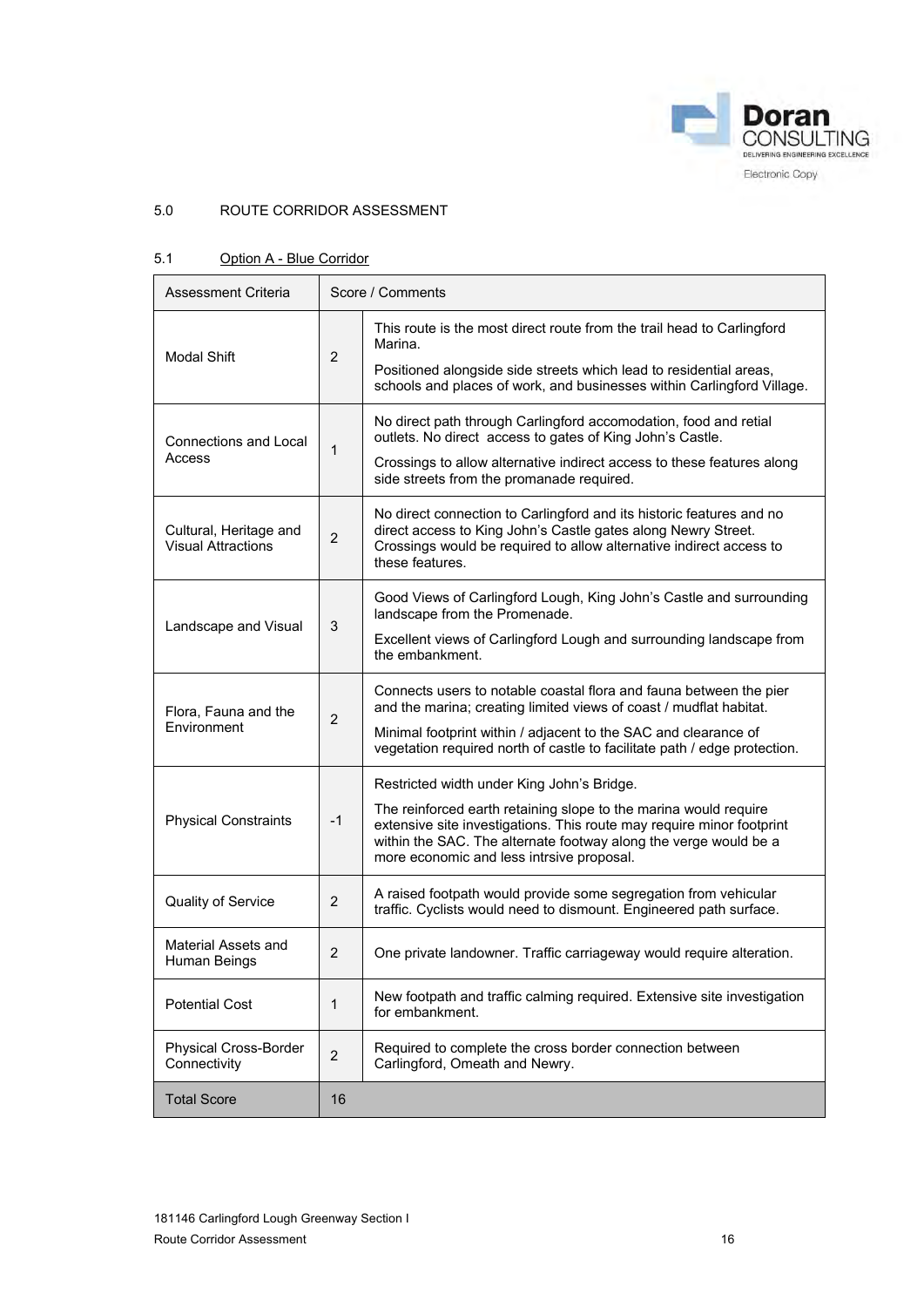

| Assessment Criteria                                 |                | Score / Comments                                                                                                                                                                                                                                                                                                                                                                                                                                                               |
|-----------------------------------------------------|----------------|--------------------------------------------------------------------------------------------------------------------------------------------------------------------------------------------------------------------------------------------------------------------------------------------------------------------------------------------------------------------------------------------------------------------------------------------------------------------------------|
| <b>Modal Shift</b>                                  | $\overline{2}$ | This route is a direct route from the trail head to Carlingford Marina;<br>but extends greenway away frm the town around King Johns Castle.<br>Positioned alongside side streets which lead to residential areas,<br>schools and places of work, and businesses within Carlingford Village.                                                                                                                                                                                    |
| Connections and Local<br>Access                     | $\mathbf 1$    | No direct path through Carlingford accomodation, food and retial<br>outlets. No direct access to Newry Street gate of King John's Castle.<br>Crossings to allow alternative indirect access to these features via side<br>streets from the promanade would be required.                                                                                                                                                                                                        |
| Cultural, Heritage and<br><b>Visual Attractions</b> | 2              | No direct connection to Carlingford historic features and no direct<br>access to King John's Castle gates along Newry Street. Crossings<br>required to allow alternative indirect access to features.<br>The extent of engineering works to accommodate greenway around<br>the castle could be considered "over development" in the vicinity of a<br>scheduled monument.                                                                                                       |
| Landscape and Visual                                | 3              | Good Views of Carlingford Lough, King John's Castle and surrounding<br>landscape from the Promenade. Excellent views of Carlingford Lough<br>and surrounding landscape from the cliff structure embankment.                                                                                                                                                                                                                                                                    |
| Flora, Fauna and the<br>Environment                 | $-2$           | Connects users to notable coastal flora and fauna between the pier<br>and the marina.<br>Construction impacts on the SPA and SAC shingle beach, protected<br>plants from the cliff side structure under the castle. Extensive<br>clearance of existing trees and vegetation would be required.<br>Mitigation measures and sympathetic design would not significantly<br>decrease the extent of heavy civil engineering works and greenway<br>footprint within the SAC and SPA. |
| <b>Physical Constraints</b>                         | -2             | Restricted width under King John's Bridge. Reinforced earth retaining<br>slope to the marina would require extensive site investigations. Route<br>may require minor footprint within the SAC.<br>Existing rock formation along the coast edge would require extensive<br>geotechnical investigation and safety measures to prevent rock fall.                                                                                                                                 |
| Quality of Service                                  | $\overline{2}$ | Segregated from traffic. Designed to specification and standards. Risk<br>of falling/drowning to be addressed and may detract from aesthetics.                                                                                                                                                                                                                                                                                                                                 |
| Material Assets and<br>Human Beings                 | $-2$           | One private landowner. CPO would be difficult given alternative routes<br>available. Permissive access not an option given the permanent<br>structural works required.                                                                                                                                                                                                                                                                                                         |
| <b>Potential Cost</b>                               | $-3$           | Expensive civil engineering works required. Objections to CPO and<br>Environmental Objections would be both costly from a financial point of<br>view and impact there on programme and viability of the project                                                                                                                                                                                                                                                                |
| <b>Physical Cross-Border</b><br>Connectivity        | $\overline{2}$ | Required to complete the cross border connection between<br>Carlingford, Omeath and Newry                                                                                                                                                                                                                                                                                                                                                                                      |
| <b>Total Score</b>                                  | 3              |                                                                                                                                                                                                                                                                                                                                                                                                                                                                                |

### 5.2 Option B - Orange Corridor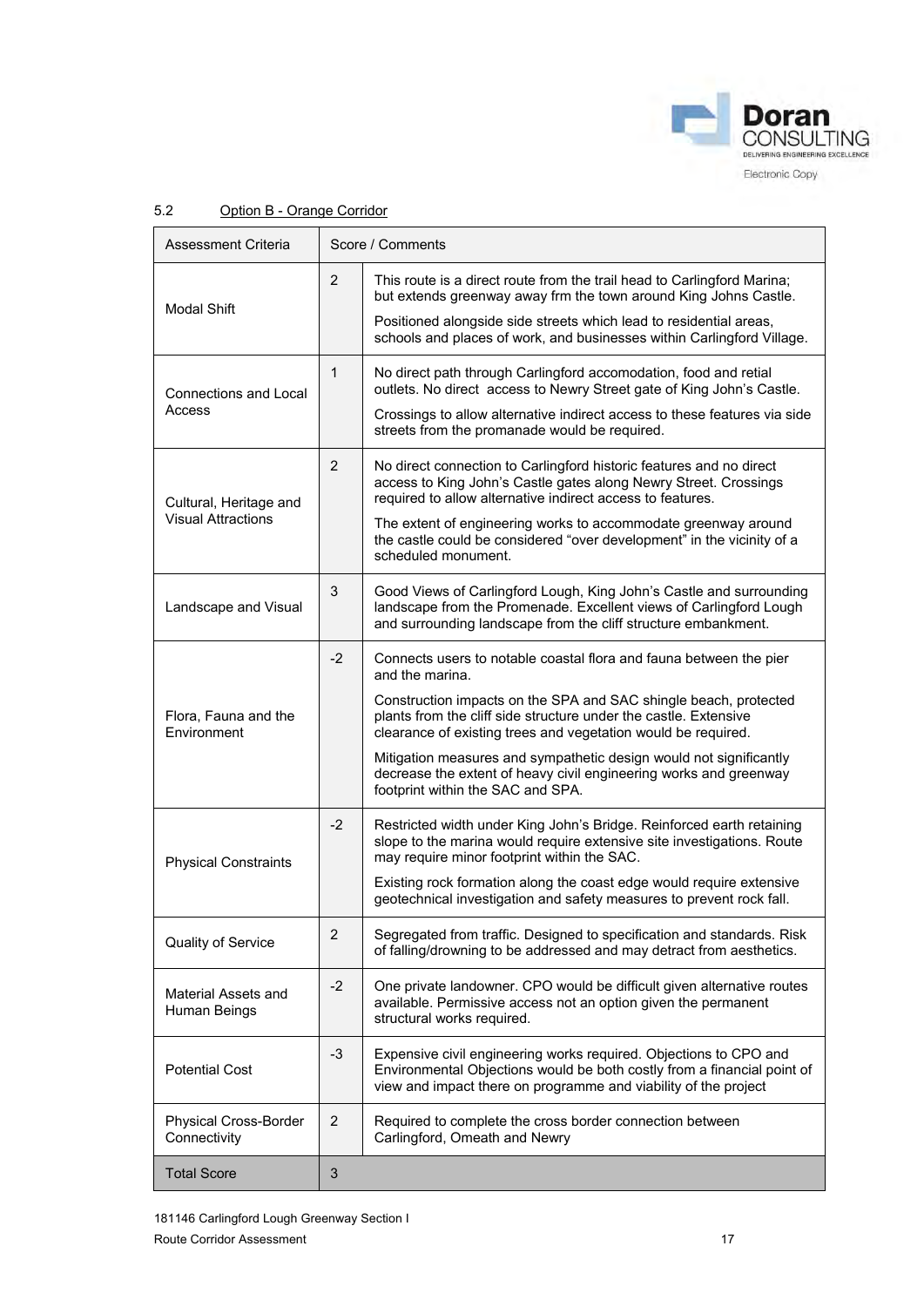

| Assessment Criteria                                 |                | Score / Comments                                                                                                                                                                                                                                                                                                  |
|-----------------------------------------------------|----------------|-------------------------------------------------------------------------------------------------------------------------------------------------------------------------------------------------------------------------------------------------------------------------------------------------------------------|
| <b>Modal Shift</b>                                  | $\overline{2}$ | This route is a direct route from the trail head to Carlingford Marina.<br>The route directs cyclists up side streets which are a direct link to<br>residential areas, schools and places of work, and businesses within                                                                                          |
|                                                     |                | Carlingford Village.                                                                                                                                                                                                                                                                                              |
| Connections and Local<br>Access                     | 3              | Direct route through Carlingford and direct access to accomodation,<br>food and retial outlets and public transport, and links to the gates of<br>King John's Castle.<br>Two way access along Newry Street can not be provided for cyclists.                                                                      |
|                                                     |                | Crossing points required for cyclists and pedestrians.                                                                                                                                                                                                                                                            |
| Cultural, Heritage and<br><b>Visual Attractions</b> | 3              | Direct connection to Carlingford and its historic features and direct<br>access to King John's Castle gates along Newry Street.                                                                                                                                                                                   |
|                                                     | 2              | Good Views of Carlingford Lough, King John's Castle and surrounding<br>landscape from the Promenade.                                                                                                                                                                                                              |
| Landscape and Visual                                |                | Excellent views of Carlingford Lough and surrounding landscape from<br>the castle grounds.                                                                                                                                                                                                                        |
|                                                     |                | Connects users to notable coastal flora and fauna between the R173<br>car-park and the marina.                                                                                                                                                                                                                    |
| Flora, Fauna and the<br>Environment                 | $\mathbf 0$    | Construction impacts on the SPA and SAC from the reinforced earth<br>retaining slope. Extensive clearance of vegetation required north of the<br>castle to facilitate a 3m path and edge protection, and extensive cut<br>and fill / civil works required on this section given the existing<br>undulating hills. |
| <b>Physical Constraints</b>                         | $-2$           | Constraints relating to the existing topography and archaeological<br>impact on the castle grounds and the reinforced earth retaining slope<br>to the marina would require extensive site investigations.                                                                                                         |
|                                                     |                | This route may require minor footprint within the SAC.                                                                                                                                                                                                                                                            |
| Quality of Service                                  | 1              | Segregated from traffic. Designed to specification and standards. The<br>risk of falling/drowning to be addressed and may detract from<br>aesthetics.                                                                                                                                                             |
|                                                     |                | One private landowner. CPO would be difficult given alternative<br>routes available.                                                                                                                                                                                                                              |
| Material Assets and<br>Human Beings                 | $-2$           | Permissive access would be difficult given the level of vegetation<br>clearance and change to the topography and permanent structure.                                                                                                                                                                             |
|                                                     |                | Aesthetics of edge protection and extent of vegetation clearance may<br>detract from the scheduled monument.                                                                                                                                                                                                      |
| <b>Potential Cost</b>                               | $-2$           | Civil engineering works required. Difficulties regarding CPO and<br>Environmental Objections.                                                                                                                                                                                                                     |
| Physical Cross-Border<br>Connectivity               | $\overline{2}$ | Required to complete the cross border connection between<br>Carlingford, Omeath and Newry                                                                                                                                                                                                                         |
| <b>Total Score</b>                                  | 7              |                                                                                                                                                                                                                                                                                                                   |

### 5.3 Option C - Purple Corridor

181146 Carlingford Lough Greenway Section I Route Corridor Assessment 18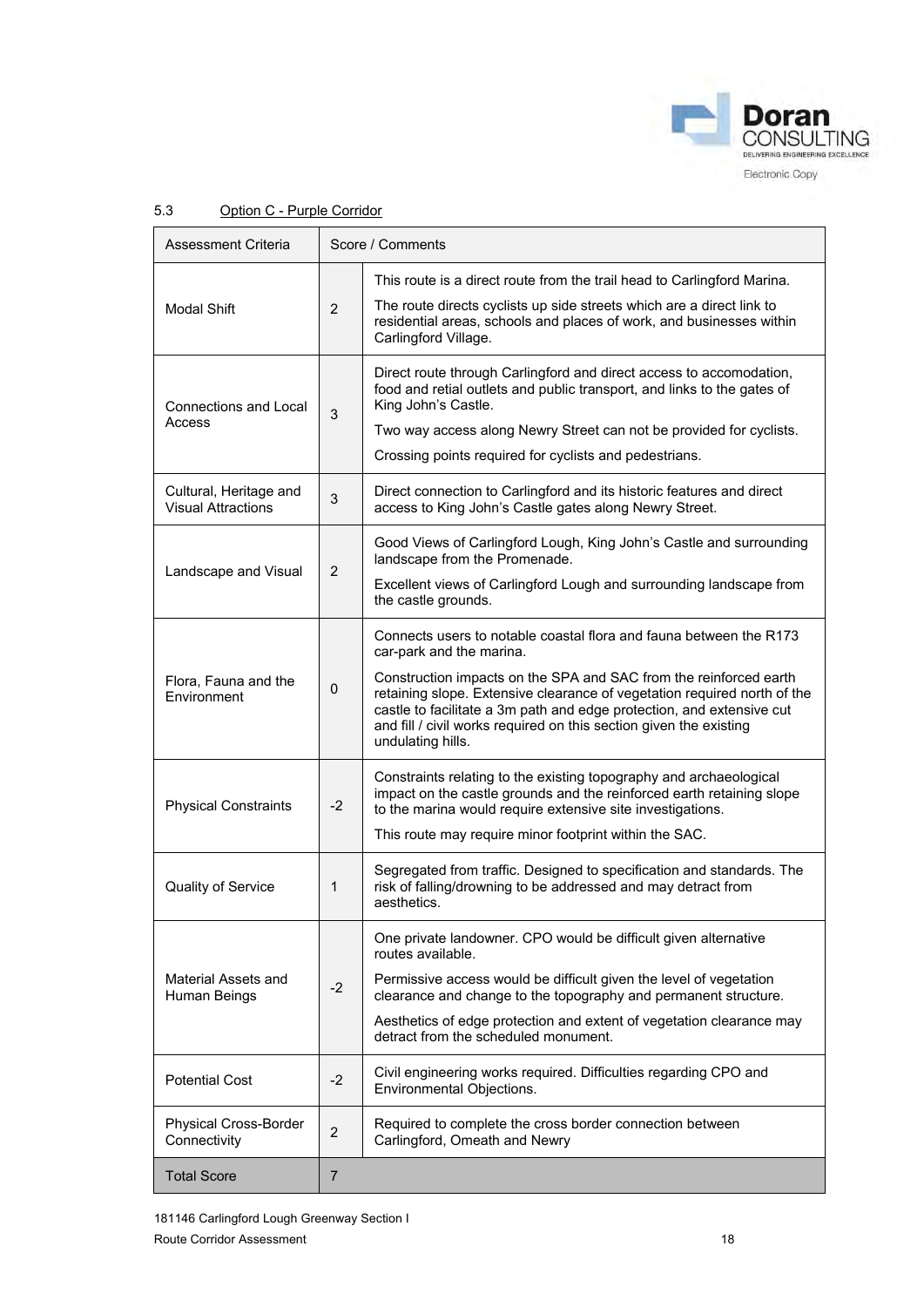

| Assessment Criteria                                 | <b>Green Corridor</b> |                                                                                                                                                                                                                                                                                                                                                          |  |  |
|-----------------------------------------------------|-----------------------|----------------------------------------------------------------------------------------------------------------------------------------------------------------------------------------------------------------------------------------------------------------------------------------------------------------------------------------------------------|--|--|
| <b>Modal Shift</b>                                  | 3                     | This route is the a direct route from the trail head to Carlingford<br>Marina.<br>The route directs cyclists via Newry Street which is a direct link to<br>residential areas, schools and places of work, and businesses within<br>Carlingford Village.                                                                                                  |  |  |
| <b>Connections and Local</b><br>Access              | 2                     | Direct route through Carlingford and direct access to accomodation,<br>food and retial outlets and public transport, and links to the gates of<br>King John's Castle.<br>Width of two way access along Newry Street (contraflow) two steps<br>below standard and not suitable for pedestrians.<br>Crossing points required for cyclists and pedestrians. |  |  |
| Cultural, Heritage and<br><b>Visual Attractions</b> | 3                     | Direct connection to Carlingford and its historic features and direct<br>access to King John's Castle gates along Newry Street.                                                                                                                                                                                                                          |  |  |
| Landscape and Visual                                | $\overline{2}$        | Good Views of Carlingford Lough, King John's Castle and surrounding<br>landscape from the Promenade.                                                                                                                                                                                                                                                     |  |  |
| Flora, Fauna and the<br>Environment                 | 2                     | No connection to notable flora and fauna; but also no construction<br>impact on the SAC or SPA.                                                                                                                                                                                                                                                          |  |  |
| <b>Physical Constraints</b>                         | $-1$                  | Two road crossings of the R173 required.<br>Constraints relating to width and gradient of Newry Street for cyclists<br>along with limited provisions for pedestrians.                                                                                                                                                                                    |  |  |
| Quality of Service                                  | 1                     | A contra flow would provide segregation from vehicular traffic however<br>limited widths mean no provisions for pedestrians therefore not a direct<br>route. Engineered surface.                                                                                                                                                                         |  |  |
| Material Assets and<br>Human Beings                 | $-1$                  | Council owned lands. Substantial loss of carparking to residents and<br>village.                                                                                                                                                                                                                                                                         |  |  |
| <b>Potential Cost</b>                               | 2                     | New footpath and road markings/signage required                                                                                                                                                                                                                                                                                                          |  |  |
| <b>Physical Cross-Border</b><br>Connectivity        | $\overline{2}$        | Required to complete the cross border connection between<br>Carlingford, Omeath and Newry.                                                                                                                                                                                                                                                               |  |  |
| <b>Total Score</b>                                  | 14                    |                                                                                                                                                                                                                                                                                                                                                          |  |  |

### 5.4 Option D - Green Corridor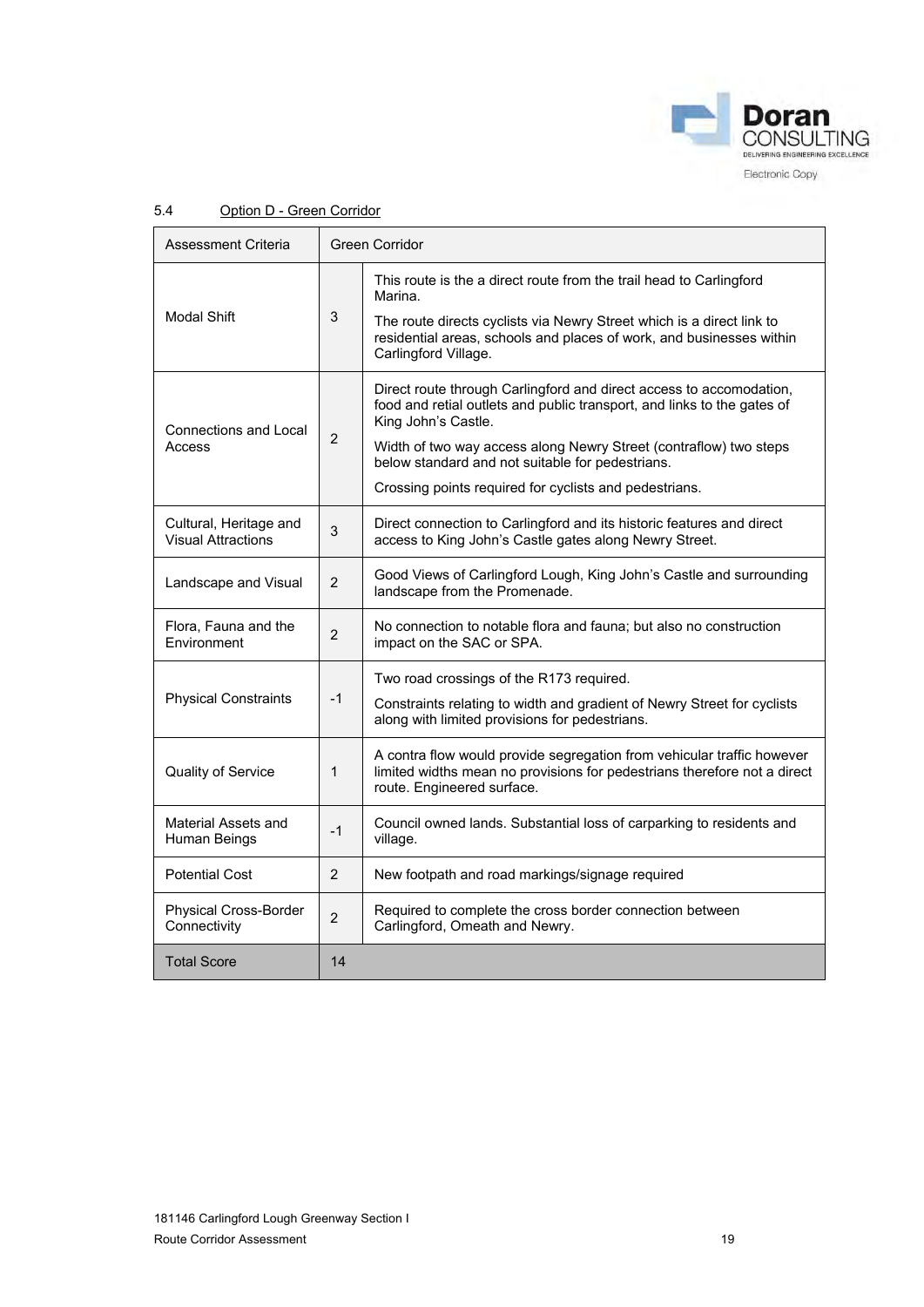

| Assessment Criteria                                 | Score / Comment |                                                                                                                                                                                                                                                                                                        |  |
|-----------------------------------------------------|-----------------|--------------------------------------------------------------------------------------------------------------------------------------------------------------------------------------------------------------------------------------------------------------------------------------------------------|--|
| Modal Shift                                         | 3               | This route is the a direct route from the trail head to Carlingford<br>Marina.<br>The route directs cyclists and pedestrians via Newry Street and Back<br>Lane which is a direct link to residential areas, schools and places of<br>work, and businesses within Carlingford Village.                  |  |
| <b>Connections and Local</b><br>Access              | $\overline{2}$  | Direct route through Carlingford and direct access to accomodation,<br>food and retial outlets and public transport, and links to the gates of<br>King John's Castle.<br>Two way access along Newry Street can not be provided for cyclists.<br>Crossing points required for cyclists and pedestrians. |  |
| Cultural, Heritage and<br><b>Visual Attractions</b> | 3               | Direct connection to Carlingford and its historic features and direct<br>access to King John's Castle gates along Newry Street.                                                                                                                                                                        |  |
| Landscape and Visual                                | $\overline{2}$  | Good Views of Carlingford Lough, King John's Castle and surrounding<br>landscape from the Promenade.                                                                                                                                                                                                   |  |
| Flora, Fauna and the<br>Environment                 | $\overline{2}$  | No connection to notable flora and fauna; but also no construction<br>impact on the SAC or SPA.                                                                                                                                                                                                        |  |
| <b>Physical Constraints</b>                         | $-1$            | Two road crossings of the R173 required.<br>Constraints relating to width and gradient of Newry Street for<br>pedestrians along with Increased length of route for cyclists.                                                                                                                           |  |
| Quality of Service                                  | $\overline{2}$  | A raised footpath would provide segregation from vehicular traffic<br>however limited widths require a longer route for cyclists as they are<br>diverted via a shared surface with vehicles. Engineered surface.                                                                                       |  |
| Material Assets and<br>Human Beings                 | $\overline{2}$  | Council owned lands. Minimal loss of carparking to residents.                                                                                                                                                                                                                                          |  |
| <b>Potential Cost</b>                               | $\overline{2}$  | New footpath required along Newry Street and road crossings<br>required.                                                                                                                                                                                                                               |  |
| Physical Cross-Border<br>Connectivity               | $\overline{2}$  | Required to complete the cross border connection between<br>Carlingford, Omeath and Newry.                                                                                                                                                                                                             |  |
| <b>Total Score</b>                                  | 18              |                                                                                                                                                                                                                                                                                                        |  |

### 5.5 Option E - Red Corridor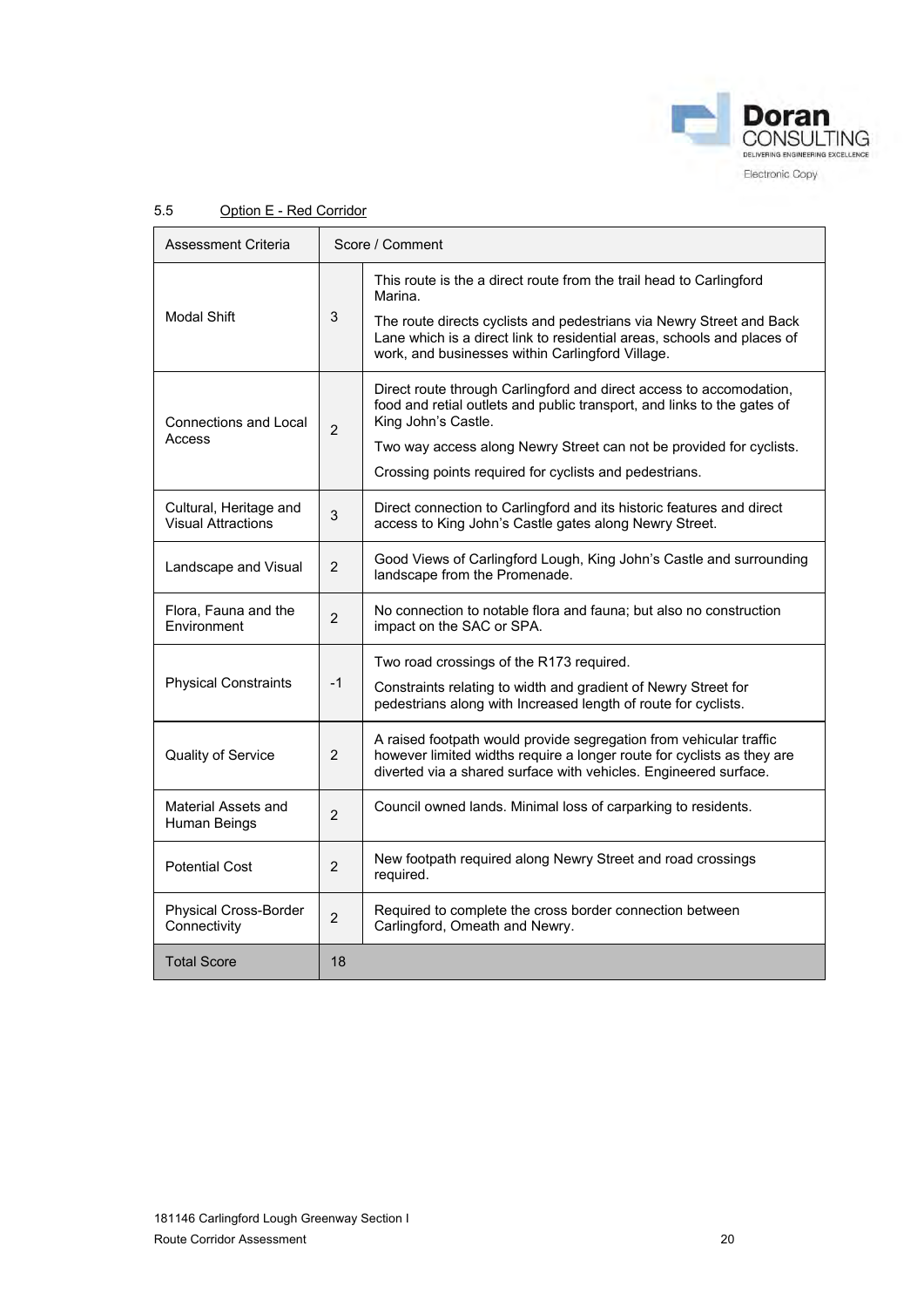

### <span id="page-22-0"></span>6.0 ASSESSMENT SUMMARY

- 6.1 Each Route Corridor had a number of positives and negatives identified during initial assessment.
- 6.2 The assessment criteria as outlined in this report was applied to each option and scores awarded accordingly. Final scores are presented in the Table 6.1 below.
- 6.3 This assessment process provided one Route Corridor Option that was carried forward to public consultation. The Red Corridor was presented to public consultations on Feb 19th in Carlingford and Feb 28th in Omeath.
- 6.4 Responses from the public consultations raised a number of issues with the presented route. The issues are fully outlined in the Public Consultation Report and summarised below:
	- H&S issues relating to the crossing at the marina entrance.
	- Queries relating to why the route should go through the village.
	- Concerns regarding increased traffic in the village in particular along back lane.
	- Concerns with crossing the main road at Carlingford and with users choosing to continue under the narrow bridge anyway.
	- Concerns regarding speed limits.
	- Concerns with the specifications of gates and cattle grids on the existing greenway.
- 6.5 Scoring the feedback from the event against the final Assessment Criteria: Public Feedback; resulted in the scores presented in the Table 6.1 below (full scoring outlined overleaf.

| Route Corridor<br>Option | <b>Overall Score</b> | Overall Score Including<br><b>Public Feedback</b> |
|--------------------------|----------------------|---------------------------------------------------|
| <b>Blue</b>              | 16                   | 17                                                |
| Orange                   | 3                    | 6                                                 |
| Purple                   |                      | 9                                                 |
| Green                    | 14                   | 12                                                |
| Red                      | 18                   | 16                                                |

*Table 6.1: Summary of Scores Pre and Post Public Consultation*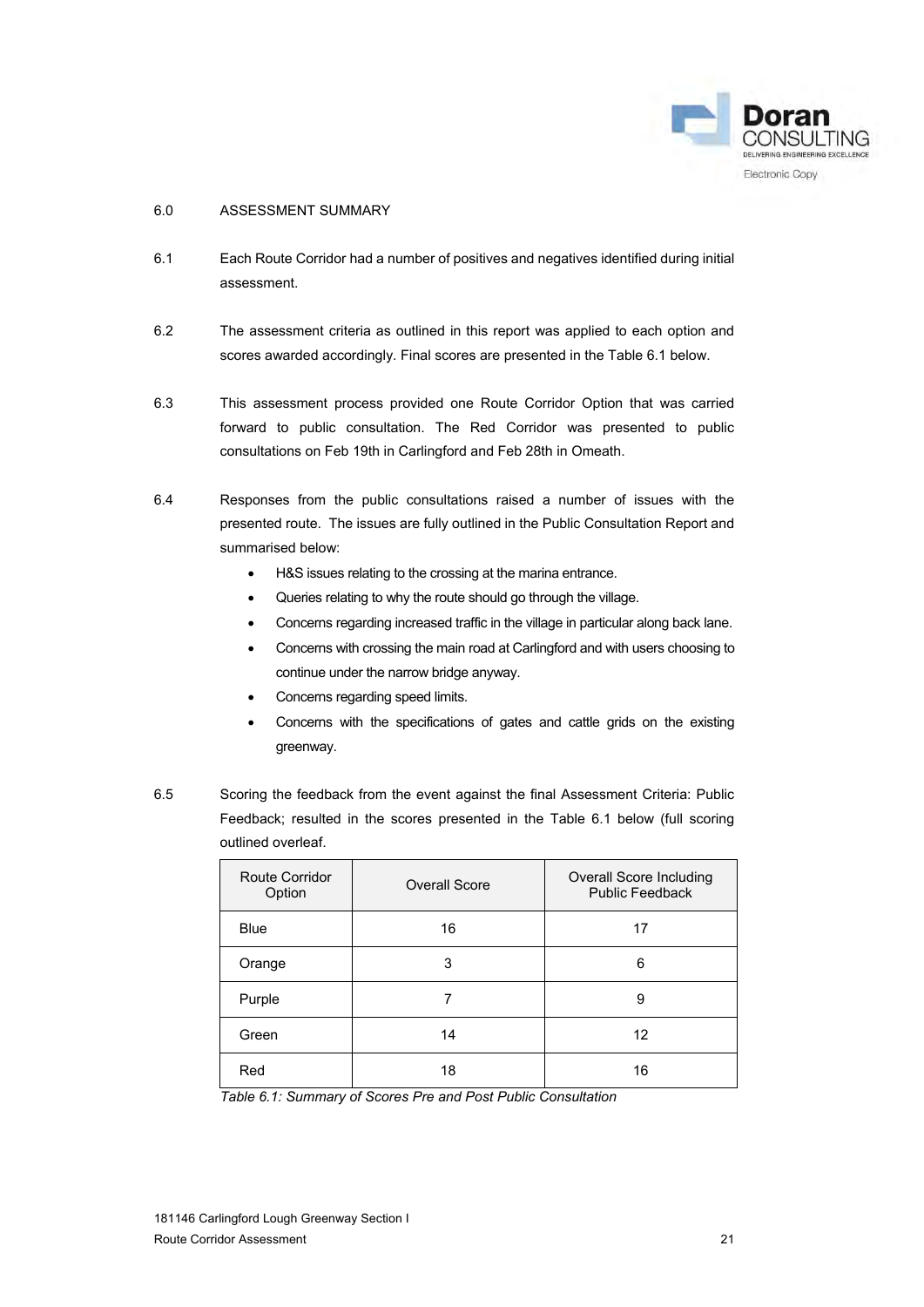

### 6.6 Blue Corridor

| Assessment Criteria | Score / Comments                                                                                                                                                                                                        |
|---------------------|-------------------------------------------------------------------------------------------------------------------------------------------------------------------------------------------------------------------------|
|                     | Sports Ireland not keen on proximity to the R173 given the<br>volume and speed of traffic.                                                                                                                              |
| Feedback            | Residents in Carlingford and Omeath indicated that people<br>are already passing under the bridge and will continue to do<br>so. They are aware of the existing safety issue and<br>suggested this route be reassessed. |

### 6.7 Orange Corridor

| Assessment Criteria |   | Score / Comments                                  |
|---------------------|---|---------------------------------------------------|
| Feedback            | ു | The preferred option to the locals in Carlingford |

### 6.8 Purple Corridor

| Assessment Criteria | Score / Comments |                                                                                              |  |
|---------------------|------------------|----------------------------------------------------------------------------------------------|--|
| Feedback            | $\overline{2}$   | Would be seen as an attractive option to the public and<br>provides direct access to castle. |  |

### 6.9 Green Corridor

| Assessment Criteria |      | Green Corridor                                                                                                                                                                                                                            |
|---------------------|------|-------------------------------------------------------------------------------------------------------------------------------------------------------------------------------------------------------------------------------------------|
| Feedback            | $-2$ | An Taisce Greenschools pleased with proximity to school.<br>Sports Ireland in favour of direct access to the castle.<br>Carlingford Forum group strongly opposed this route and<br>one indicated they didn't want cyclists in the village |

### 6.10 Red Corridor

| Assessment Criteria | Score / Comment |                                                                                                                                                                            |
|---------------------|-----------------|----------------------------------------------------------------------------------------------------------------------------------------------------------------------------|
| Feedback            | $-2$            | Sports Ireland in favour of direct access to castle.<br>Carlingford Forum group strongly opposed this route and<br>one indicated they didn't want cyclists in the village. |